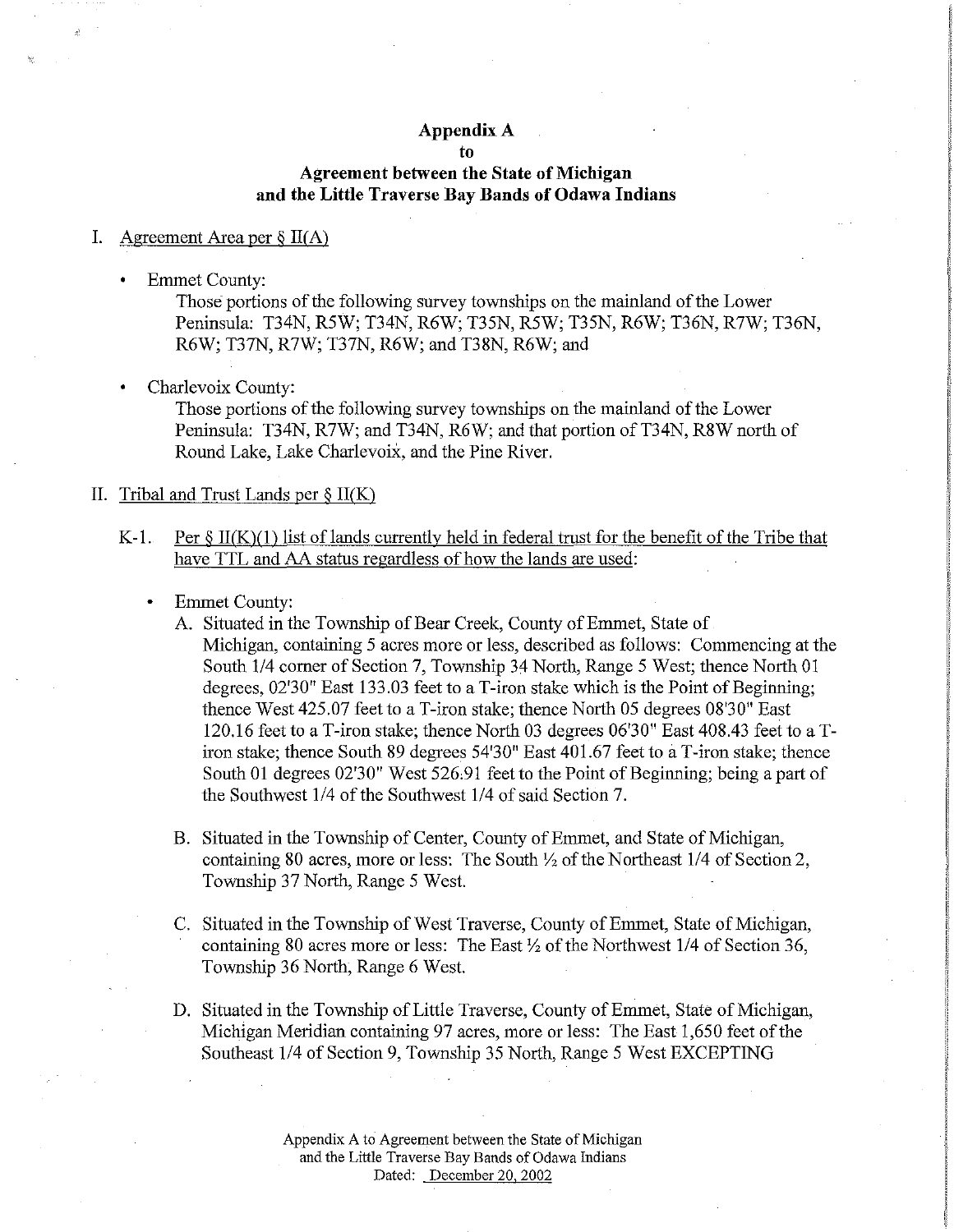THEREFROM the east 50 feet of the Southeast 1/4 of Section 9, Township 35 North, Range 5 West.

- E. Situated in the Township of Readmond, County of Emmet, State of Michigan, MiChigan Meridian containing 40 acres, more or less: Commencing at the Northeast comer of the West *Yz* of the Northwest 1/4 of said Section 27; Township 3 7 North, Range 6 West; thence West, along the North line of said Section, 710 feet to the Point of Beginning; thence South, parallel to the West line of said Section, 920 feet; thence East, parallel to the North line of said Section, 77 feet; thence South, parallel to the West line of said Section, 1, 720 feet, more or less, to the East and West 1/4 line of said Section; thence West, along the East and West line, to the West line of said Section; thence North, along the West line of said Section, to the Northwest comer of said Section; thence East, along the North line of said Section, to the Point of Beginning; being part of the West *Yz* of the Northwest 1/4 of said Section 27
- F. Situated in the Township of Readmond, County of Emmet, State of Michigan, Michigan Meridian, containing 40 acres, more or less: The West *Yz* of the NW 114 of Section 27, Township 37 North, Range 6 West, EXCEPT Commencing at the Northeast comer of the West *Yz* of the Northwest 1/4 of said Section 27; thence West, along the North line of said Section, 710 feet to the Point of Beginning; thence South, parallel to the West line of said Section, 920 feet; thence East, parallel to the North line of said Section, 77 feet; thence South, parallel to the West line of said Section, 1,720 feet, more or less, to the East and West 1/4 line of said Section; thence West, along the East and West line, to the West line of said Section; thence North, along the West line of said Section, to the Northwest comer of said Section; thence East, along the North line of said Section, to the Point of Beginning; being part of the West  $\frac{1}{2}$  of the Northwest 1/4 of said Section 27.
- G. Situated in the Township of Bliss, County of Emmet, State of Michigan, Michigan Meridian, containing 1.23 acres, more or less: Commencing at a concrete monument at the West 1/4 comer of Section 27, Township 39 North, Range 5 West; thence North 02E03' 37" East along the West line of said Section 27, 1320.02 feet to a concrete monument at the Southeast comer of Government Lot 1, Section 28, Township 39 North, Range 5 West; thence North 02E09' 09" East along the West line of said Section 27, 874.98 feet to a concrete monument at the Southwest comer of Lot 1 of the plat of "Big Stone Bay" as recorded in the office of the Register of Deeds for Emmet County, Michigan, being the Point of Beginning of this description; thence North 02E03' 47" East (recorded as North 01El2'00" West) along the West line of said Section 27 and along the west line of said Lot 1, 264.50 feet to a I-iron stake; thence North 36El6'14" East 146.31 feet to a T-iron stake on the shore of Lake Michigan; thence South 53El6' 32" East (recorded as South 56E24' 00" East) along said shore 111.52 feet to a 3/4 inch iron pipe on the East line of said Lot 1; thence South 03E25' 21" West (recorded as South) along the East line of said lot 1, 319.89 feet (recorded as 320.22 feet) to a 3/4 inch iron pipe at the

Appendix A to Agreement between the State of Michigan and the Little Traverse Bay Bands of Odawa Indians Dated: December 20, 2002

2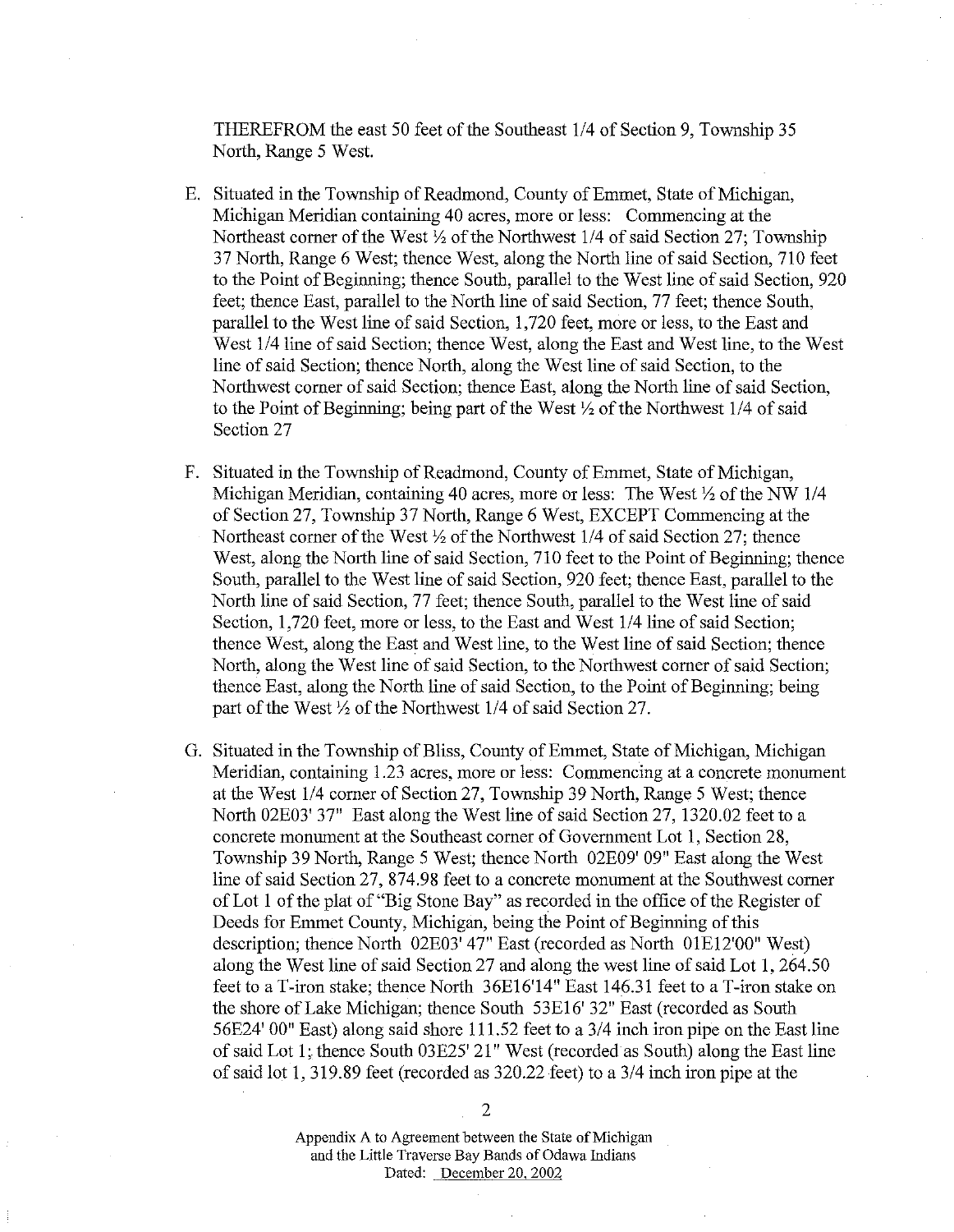Southeast comer of said Lot 1; thence North 88E43'13" West (recorded as South 88E01' 00" West) along the South line of said Lot 1, 166.41 feet (recorded as 166.68 feet) to the Point of Beginning; being a part of Government Lot 3, Section 27, Township 39 North, Range 5 West and also a part of Lot 1 of the plat of"Big Stone Bay," Ennnet County Records.

- Charlevoix County:
	- A. Township of Hayes, County of Charlevoix, State of Michigan, Michigan Meridian containing 80 acres, more or less: The East *Yz* of the Southeast Quarter of Section 11, Town 34 North, Range 7 West.
	- B. Township of St. James, County of Charlevoix, State of Michigan, Michigan Meridian containing .07 acres, more or less: Connnencing at a 1 *Yz"* pipe on the North Shore of Beaver Harbor (Lake Michigan) on the line common to Sections 22 and 23, Township 39 North, Range 10 West, said point being South 4E 01'37" West 762.02 feet from a 3/4 inch pipe in concrete on said section line; thence South 71E53'31" East 1686.28 feet to a 1 1/8 inch rod in the center line of Main Street on the North line of the former Daniel J. Martin property (said rod being the Southeast comer of the Marie Reigle property as described in Liber 246, Page 577, Charlevoix county records), being the point of beginning of this description: thence North 84E01'3 l" West along the North line of said Martin property (South line of said Reigle property) 33.18 feet to a T-iron stake on the West line of said street; thence continuing North 84E01'31" West along the last described course 29.89 feet to a Tiron stake on the shore of said harbor; thence North 28E33'15" West along said shore 48.56 feet to a T-iron stake; thence South 84E01'31" East 53.23 feet to a T-iron stake on the West line of said street; thence continuing South 84E01 '31" East 33.18 feet to the East line of said Reigle property (center line of said street); thence South OEOO' West along the East line of said Reigle property 40.22 feet to the point of beginning; being a part of Government Lot 5, Section 23, Town 39 North, Range 10 West. The above described property includes all land to the water's edge of Beaver Harbor (Lake Michigan) Westerly of the course described as being along said shore.
	- C. Situated in the Township of Hayes, County of Charlevoix, State of Michigan, Michigan Meridian containing 0.87, more or less: Part of Government Lot 3, Section 2, Township 34 North, Range 7 West, more fully described as: Connnencing at the Southwest comer of said Section 2; thence North OlEl 7'40" West 1577.87 feet along the West 1/8 line of said Section 2 to the Northerly right-of-way line of Highway U.S. 31, for the Point of Beginning; thence North OlEl 7'40" West 198.90 feet; thence South 59E02'54" East 139.08 feet along a traverse line near the shore of Lake Michigan; thence South 63E56'00" East 341.11 feet along said traverse line to the Northerly right-of-way line of Highway U.S. 31; thence Northwesterly 422.00 feet along the arc of a 01E30' curve to the left along the Northerly right-of-way line of Highway U.S. 31, the long chord of which bears North 86E55'57" West 421.79 feet to the Point of Beginning.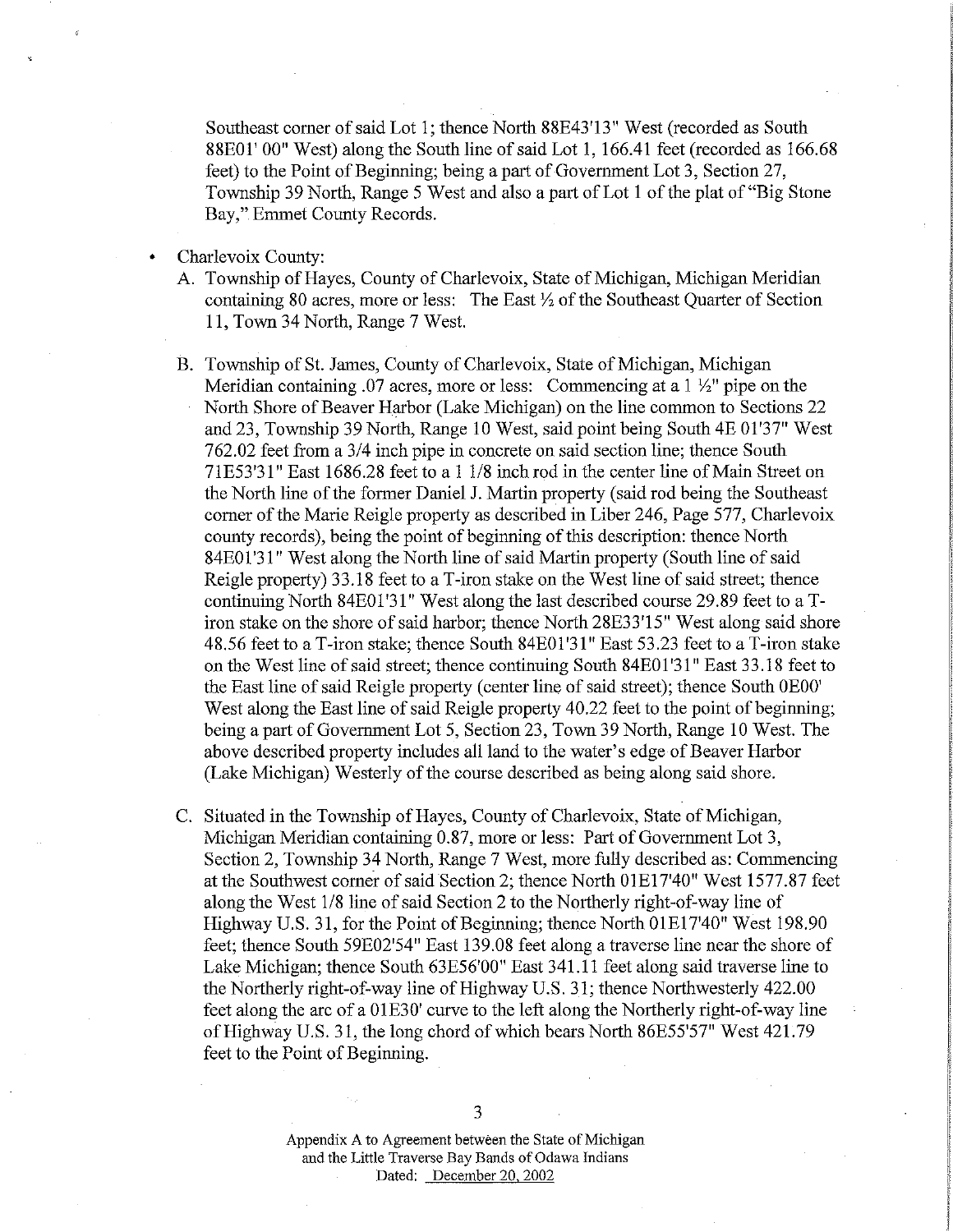TOGETHER WITH a Drainfield and Septic Easement described running over and across the parcels described in Exhibits A-D of the Grant of Exclusive Permanent Septic Tank/Drainfield Easement recorded April 1, 1991 in Liber 330, Page 7, Charlevoix County Records, EXCEPTING that portion of said easement which runs over and across the railroad right-of-way.

- K-2. Per  $\S$  II(K)(2) list of fee lands currently owned by the Tribe that have TTL and AA status regardless of how the lands are used:
	- **Emmet County:** 
		- A. Situated in Resort Township, Emmet County, Michigan: The Southeast 1/4 of the Southeast 114 of Section 12, Township 34 North, Range 6 West. **[moved to K-6 A (Emmet County) effective**  $\frac{8}{2}$  |  $\frac{24}{200}$ ]
		- B. Situated in the Township of Resort, County of Emmet, State of Michigan: The Northeast 114 of the Southeast 114 and the South one-half of the Northwest 114 of the Southeast 114, all in Section 12, Township 34 North, Range 6 West, EXCEPT: Commencing at the East 1/4 corner of Section 12, Township 34 North, Range 6 West, Resort Township, Emmet County, Michigan, thence South along the East line of said Section 12, for a distance of 427.29 feet; thence West 33.00 feet to a concrete monument on the West edge of Greenwood Cemetery Road, which is the point of beginning; thence West 217.00 feet to a concrete monument; thence South 160.00 feet to a concrete monument; thence East 217.00 feet to a concrete monument on the West edge of Greenwood Cemetery Road; thence North 160.00 feet to the point of beginning. **[moved to K-6 B effective**  $\frac{8}{2}$ |24 |  $2\degree$ |
		- C. 911 Spring Street, Petoskey, MI 49770

Situated in the City of Petoskey, Emmet County, Michigan: Commencing at the SW Cor. Of Sec. 6 T34N, R5W; thence N89E09'50"E 1144.20 feet to the West 1/8 Cor. of the South line of said Sec. 6; thence N00E11'50"E 1341.46 feet along the West  $1/8$  line of said Sec. 6; thence N11E50'40"E 45.76 feet to the P.O.B.; thence NOOE11'50"E 138.00 feet along the Easterly R.O.W. line of US 131; thence N88E50'40"E 313.46 feet; thence SOOE10'50"W 138.00 feet to the Northerly R.O.W. line of Morgan St.; thence S88E50'40"W 313.50 feet along said R.O.W. line to the P.O.B.; being a part of the NE 1/4 of the SW 1/4 of said Sec. 6. **[moved to K-6 C effective**  $\frac{8}{24}$  |  $\frac{2009}{ }$ 

D. Situated in Bear Creek Township, Emmet County, Michigan, street address 1345 U.S. 31 N, Petoskey, Michigan 49770: Sec 34 T35N R5W Com 64 ft S & 181, 5 ft W of NE cor of SW 1/4 of NE 1/4, th W 148.5 ft, S 151.7 ft, w'ly 50 ft, N 370.81 ft, E 150.05 ft, to a pt 9 rd N of POB, S 9 rd *mil* to POB. **[moved to K-4 A effective** 8/24/2*00*9]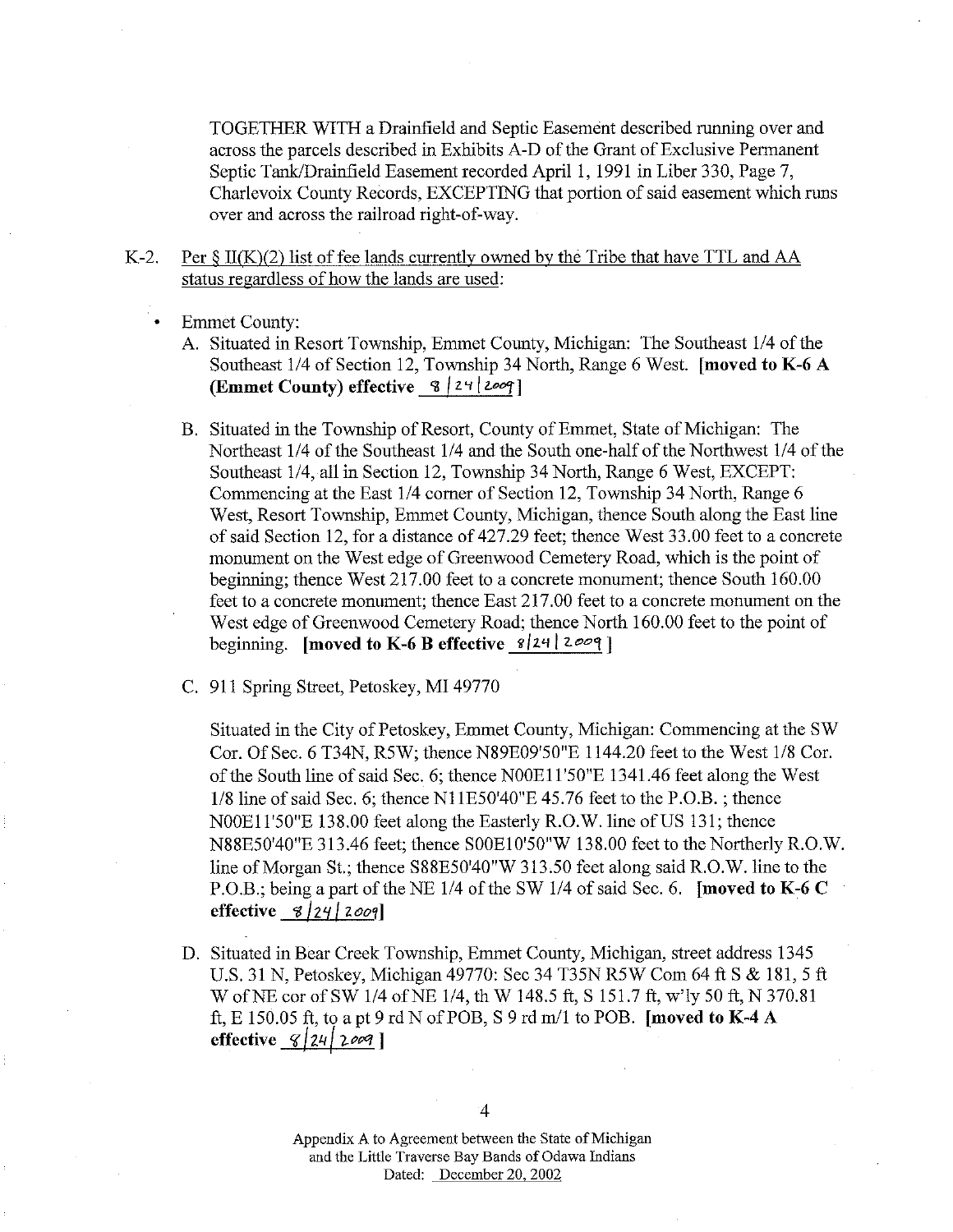- E. In the City of Petoskey, Ennnet County, Michigan, street address 915 Ennnet Street, Petoskey, Michigan 49770: Lot 3, Block 2, Loveless & Blaney's addition to the Village of Petoskey City being part of the SE 1/4 of Section 6 T34N-R5W.
- F. Holiday Inn, 1444 S. US Hwy 131, Petoskey, MI, 49770

In the Township of Bear Creek, Ennnet County Michigan, Connnencing at a iron stake at the Southwest comer of Section 7, Township 34 North, Range 5 West; thence along the South line of said section, North 89E40'00" East 1198.84 feet to an Ennnet County marker on the West eighth line of said section, as monumented; thence along said West eighth line, North OOE45'53" East 1317 .96 feet to the South eighth line of said section as established by T. Wilcoxen, P.E., in April of 1943; thence continuing along said West eighth line, North OOE45'00" East 1015.68 feet (recorded as Northl 016 feet) to the South line of the Herbert Reycraft Property, as surveyed by T. Wilcoxen, BEING THE POINT OF BEGINNING OF THIS DESCRIPTION; thence continuing along said West eighth line, North OOE45'00" East (recorded as North) 314.35 feet to a *Yz"* re-rod on the East and West quarter line of said section, as monumented; thence continuing along said West eighth line, North OOE33'18" East (recorded as North) 270.82 feet to the North line of said Reycraft Property; thence along the North line of said Reycraft Property, South 89E35'36" East (recorded as East) 33.00 feet to a *Yz"* re-rod on the East line of Anderson Road; thence continuing along the last described course, North 89E35'36" East 415.21 feet (recorded as East 413 feet) to a *Yz"* re-rod on the West line of Highway U.S.131; thence Southeasterly along a curve to the right 607.83 feet (radius of said curve is 6825.55 feet and the chord bears Southl5El1'53" East 607.62 feet) (recorded arc of 607 .5 feet) to a *Yz"* re-rod on the South line of said Reycraft property; thence along said South line, North 89E35'12" West 581.25 feet (recorded as West 583 feet) to a *Yz"* re-rod on the West line of said Anderson Road; thence continuing along the last described course, North 89E35'12"West (recorded as West) 33.00 feet to the point of beginning, being a part of the Northeast quarter of the Southwest quarter and part of the Southeast quarter of the Northwest quarter, all in Section 7, Township 34 North, Range 5 West and containing 7.196 acres. Subject to the rights of the public and of any governmental unit in any part thereof taken, used or deeded for street, road and highway purposes. **[moved to K-6 D effective**  't / *Z'f* / *Zot9'J* ] '

• Delta County:

A. 47.8 acres, more or less, on St. Martins Island, Delta County, Michigan:

Located on the West side of the northerly part of Lake Michigan, occupying the northeasterly comer Martins Island on the southerly side of St. Martins passage, Lake Michigan to Green Bay. All of Lot 1, Section 15 (13 1/3 acres) and Lot 2, Frac, Sec. 22 (34 *Yz* acres) 27 miles south and east of Escanaba, MI in Lake Michigan.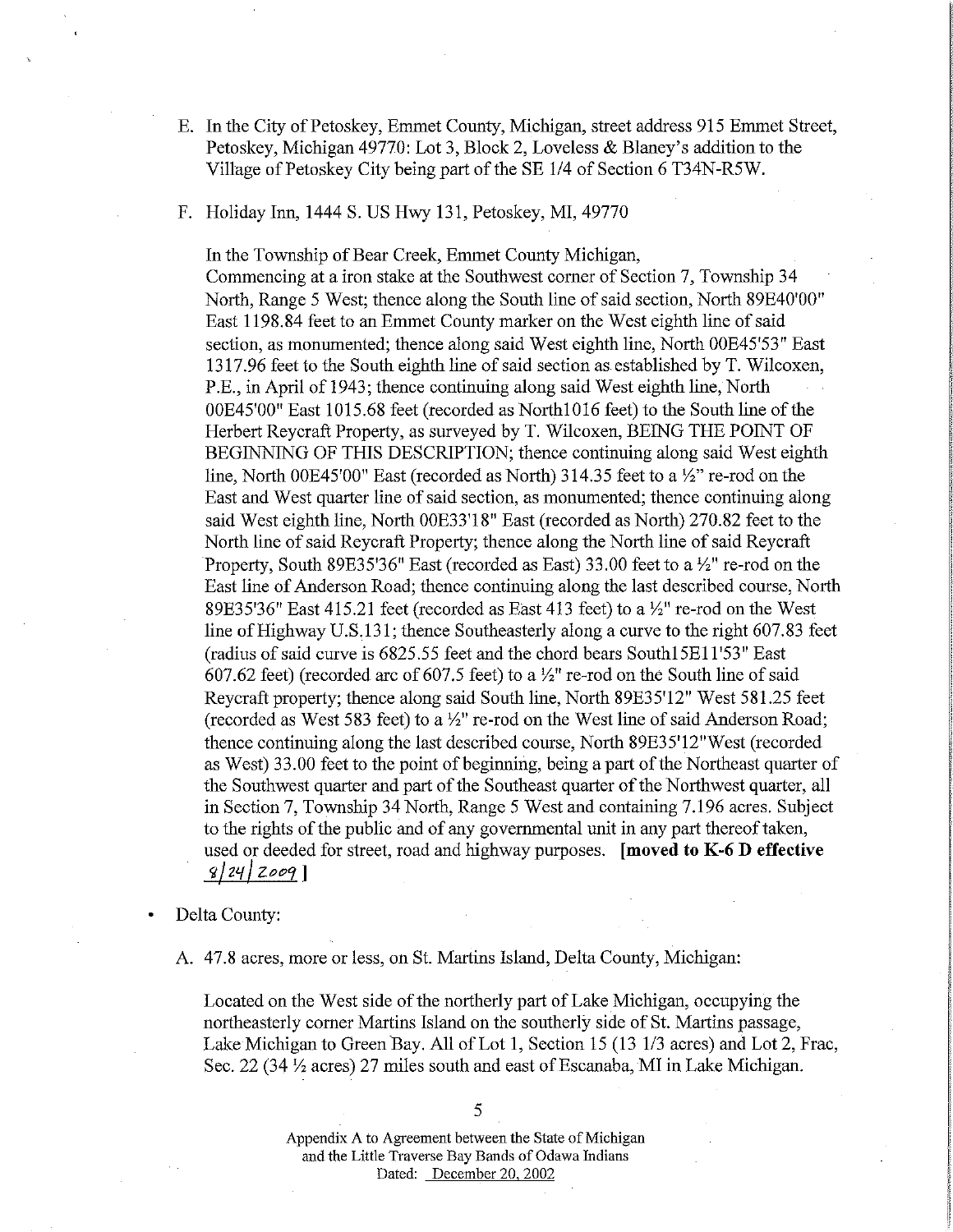Legally described as situated in the Township of Fairbanks, County of Delta, State of Michigan:

Government Lot 1 of Section 15, Township 36 North, Range 20 West. AND

Government Lot 2 of Section 22, Township 36 North, Range 20 West. [moved to K-6 A (Delta County) effective  $\frac{1}{2}$ /2//20/6 ]

- K-3. Governmental Specified Area per  $\S II(K)(3)$  [area where all Tribal lands acquired after execution of this Agreement have TTL and AA status so long as the lands are used for a Governmental Function]:
	- **Emmet County**
	- Charlevoix County

List of Tribal lands acquired after execution of this Agreement that are within the Governmental specified area described above.

A. 6521 Mill Street, Pellston, MI (in trust)

Land situated in the Village of Pellston, County of Emmet, State of Michigan: Lots 10 and 11, Block 9, Original Plat of the Village of Pellston according to the plat thereof as recorded in liber 1, of Plats, page 31, Emmet County Records. Tax ID # 44-10-34-351-114

B. v/1 Nicolet Drive, Mackinaw City, MI (in trust)

Situated in the Village of Mackinaw City, Emmet County, Michigan: Commencing at the Southeast 1/4 of Section 13, Township 39 North, Range 4 West; thence North OOEl 6'20" West along the East line of said Section, 828.72 feet; thence South 89E43'40" West 105.03 feet to the Westerly right-of-way line of Highway M-108 and the Point of Beginning of this description; thence North OOE06'30" West along said right-of-way line, 399.83 feet; thence South 89E38' West 484.77 feet to the Easterly right-of-way line of Highway I-75; thence South 06E14'30" West along said right-of-way line, 401.60 feet; thence North 89E43'40" East 528.47 feet to the Point of Beginning; being a part of the Southeast 1/4 of the Southeast 1/4 of Section 13, Township 39 North, Range 4 West; EXCEPTING THEREFROM any existing Consumers Power Company easements. Tax ID # 24- 42-03-13-400-006

C. 1080 Hagar Drive, Petoskey, MI (in trust)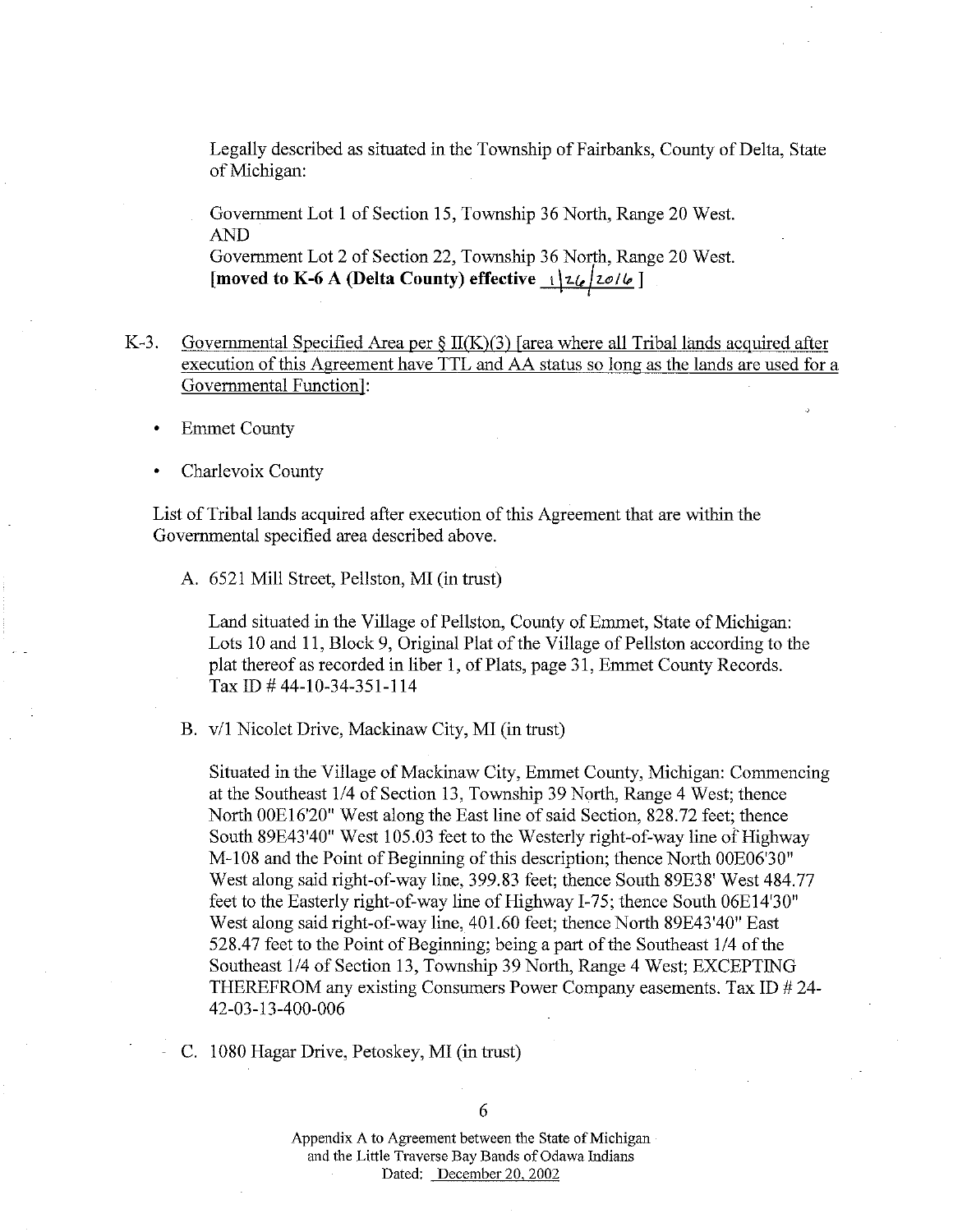Land situated in the Township of Bear Creek, County of Emmet, State of MI, Michigan Meridian, containing approximately 35 acres:

PARCEL 1: Part of the South  $\frac{1}{2}$  of the Southeast 1/4 of Section 7, Township 34 North, Range 5 West, Bear Creek Township, Emmet County, Michigan, described as: Commencing at the South 1/4 comer of Section 7, Township 34 North, Range 5 West, Emmet County, Michigan, thence along the South line of said Section 7 and the centerline of Lears Road, North 88°48'25" East 542.21 feet; thence North 01°07'09" East 542.21 feet; thence North 01°07'09" West 49.10 feet; thence 33.96 feet along the arc of a circular curve to the right, radius 564.00 feet, Delta 03°26'59", chord North 00°37'18" East 33.95 feet to the place of beginning; thence South 88°48'25" West 491.41 feet; thence North 00°08'05" East 651.39 feet; thence North 89°38'08"East 451.62 feet; thence South 35°26'39" East 180.50 feet; thence South 45°45'12" East 136.88 feet, thence 98.81 feet along the arc of a circular curve to the left, radius 273.97 feet, Delta 20°39'50", chord South 36°49'24" West 98.27 feet; thence South 26°29'28" West 105.20 feet, thence 237.83 feet along the arc of a circular curve to the left, radius 564.00 feet, Delta 24°09'37", chord South 14°24'3 l" West 236.07 feet to the Place of beginning.

PARCEL 2 (BUFFER AREA ADJACENT TO INDEPENDENCE VILLAGE): Commencing at the South 1/4 comer of Section 7, Township 34 North, Range 5 West; thence along the South line of said Section 7 and the centerline of Lears Road, North 88°48'25" East 1761.59 feet; thence North 00°01'30" West 343.33 feet to the Place of Beginning; thence continuing North 00°01 '30" West 793.05 feet; thence North 88°53'00" East 842.69 feet; thence along the East line of said Section 7 and the centerline of Howard Road, North 00°01'17" West 51.01 feet; thence along the Southerly line of Hager Drive in the following 8 courses: South 9°58'43" West 106.47 feet, 95.93 feet along the arc of a circular curve to the right, radius 454.36 feet, delta 12°05'47'', chord North 83°58'43" West 95.75 feet, 126.73 feet along the arc of a circular curve to the left, radius 320.14 feet, delta 22°40'52", chord North 89°15'46" West, 125.91 feet, 200.33 feet along the arc of a circular curve to the right, radius 687.72 feet, delta 18°21'22'', chord South 88°34'19" West, 219.39 feet, 77.39 feet along the arc of a circular curve to the left, radius 366.96 feet, delta 12°05'01", chord North 88°17'41" West, 77.25 feet, South 85°40'02" West, 169.01 feet; 125.08 feet along the arc of a circular curve to the left, radius 166.99 feet, delta 42°54'59" chord South 64°12'35" West 122.17 feet and South 42°45'07" West 15.44 feet; thence North 88°53'00" East, 20.77 feet; thence South 00°01'30" East 792.10 feet; thence North 89°58'31" East 49.87 feet to the Point of Beginning.

PARCEL 3 (BUFFER AREA ADJACENT TO HEALTH PARK): Beginning at the South *Y.* comer of Section 7, Township 34 North, Range 5 West; thence along the South line of said Section 7 and the centerline of Lears Road, North 88°48'25" East 542.21 feet; thence along the Westerly line of Hager Drive in the following 2 courses: North 01°07'09" West 49.10 feet and 33.96 feet along the arc of a circular curve to the left, radius 564.00 feet, delta 03°26'59'', chord North 00°37'18" East

7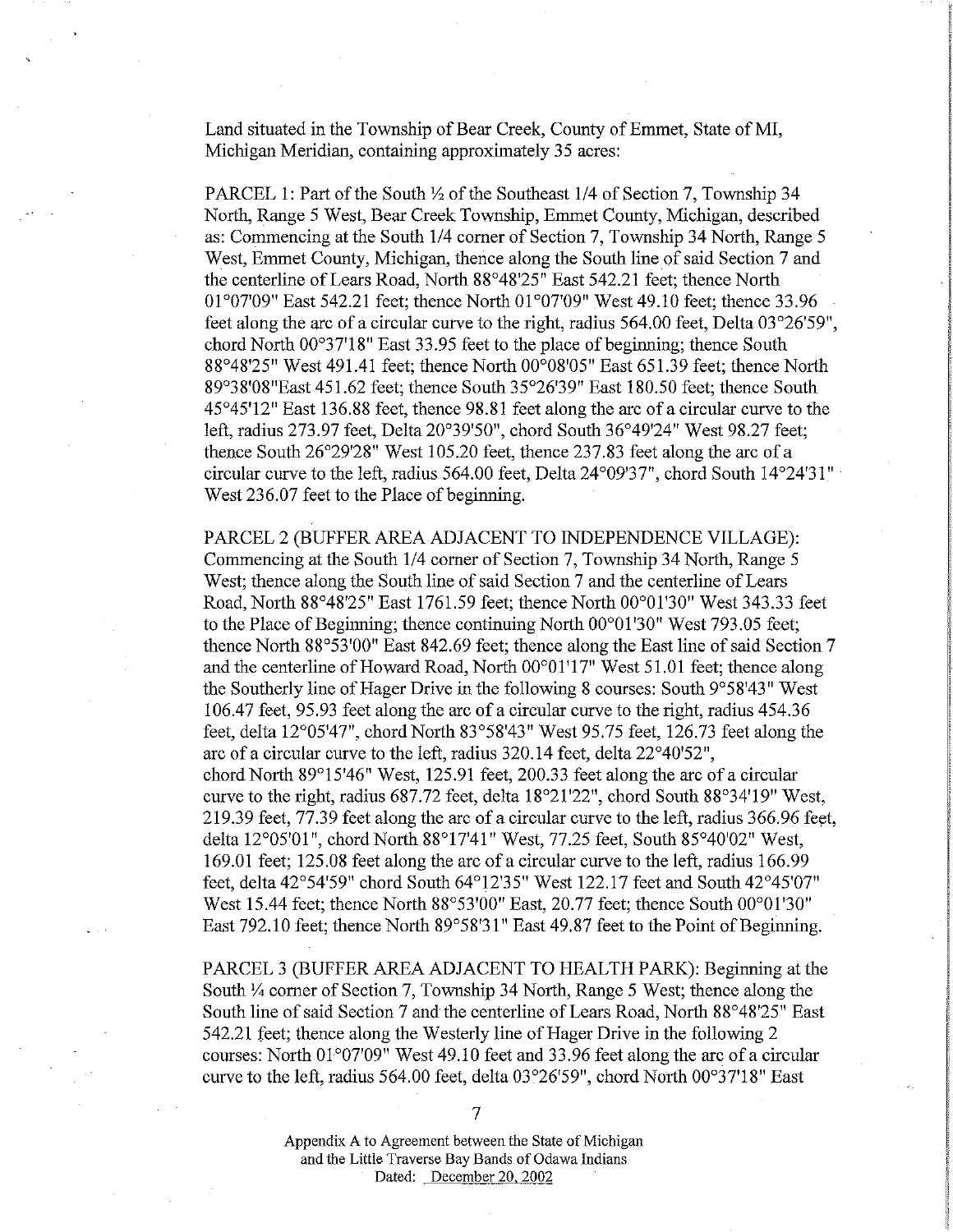33.95 feet; thence South 88°48'25" West 491.41 feet; thence North 00°08'05" East 651.39 feet; thence South 89°38'08" West 50.00 feet; thence along the North and South 1/4 line of said Section 7, South 00°08'05" West 735.17 feet to the Place of Beginning; being a part of the South *Yz* of the Southeast 114 of said Section 7 (Also known as Parcel B)

PARCEL 4 (REMAINDER PARCEL NORTH OF HAGER DRlVE): Commencing at the South 114 comer of Section 7, Township 34 North, Range 5 West; thence along the North and South *Y.* line of said Section 7, North 00°08'05" East 735.17 feet to the Place of Beginning; thence North 89°38'08" East 50.00 feet; thence along the boundary of the former HEALTH PARK MEDICAL OFFICE CONDOMINIUM, according to the Master Deed recorded in Liber 630, Pages 586 through 624, inclusive, Emmet County Records and designated as Emmet County Condominium Subdivision Plan No. 176, (said condominium having been terminated by the instrument recorded in Liber 1098, Page 610, Emmet County Records) in the following 5 courses: North 89°38'08" East 146.80 feet, North 00°08'05" East 50.00 feet, North 89°38'08" East 269.27 feet, South 35°26'39" East 241.59 feet and South 45°45'12" East 136.88 feet; thence along the Northerly line of Hager Drive in the following 15 courses: 96.94 feet along the arc of a circular curve to the right, radius 273.97 feet, delta 20°16'23", chord North 57°17'32" East 96.43 feet, North 67°25'42" East 87 .35 feet, 152.97 feet along the arc of a circular curve to the left, radius 208.00 feet, delta 42°08'18", chord North 46°21 '35" East 149.55 feet, North 25°17'23" East 314.10 feet, 313.12 feet along the arc of a circular curve to the right, radius 274.00 feet, delta 65°28'31", chord North 58°01'39" East 296.35 feet, South 89°14'07" East 95.40 feet, 174.28 feet along the arc of a circular curve to the left, radius of207.98 feet, delta 48°00'45", chord North 66°45'28" East 169.23 feet, North 42°45'07" East 58.24 feet along the arc of a circular curve to the right, radius 232.99 feet, delta 42°54'59", chord North 64°12'35" East 174.62 feet, North 85°40'02" East 169.01 feet, 91.31 feet along the arc of a circular curve to the right, radius 432.96 feet, delta 12°05'01", chord South 88°17'41" East 91.14 feet, 199 .18 feet along the arc of a circular curve to the left, radius 621. 72 feet, delta 18°21'22", chord North 88°34'19" East 198.33 feet, 152.86 feet along the arc of a circular curve to the right, radius 386.14 feet, delta 22°40'52", chord South 89°15'46" East 151.86 feet, 81.99 feet along the arc of a circular curve to the left, radius 388.36 feet, delta 12°05'47", chord South 3°58'43" East 81.84 feet, and North 89°58'43" East 106.47 feet; thence along the East line of said Section 7 and the centerline of Howard Road, North 00°01 '17" West 58.09 feet; thence along the North line of the South *Yz* of the Southeast 114 of said Section 7, as monumented, South 88°53'16" West 2600.56 feet; thence along the North and South 1/4 line of said Section 7, South 00°08'05" West 584.95 feet to the Place of Beginning; being part of the South *Yz* of the Southeast 114 of said Section 7.

PARCEL 5: Commencing at the South 1/4 comer of Section 7, Township 34 North, Range 5 West; thence along the South line of said Section 7 and the centerline of Lears Road, North 88°48'25" East 542.21 feet to the Place of

8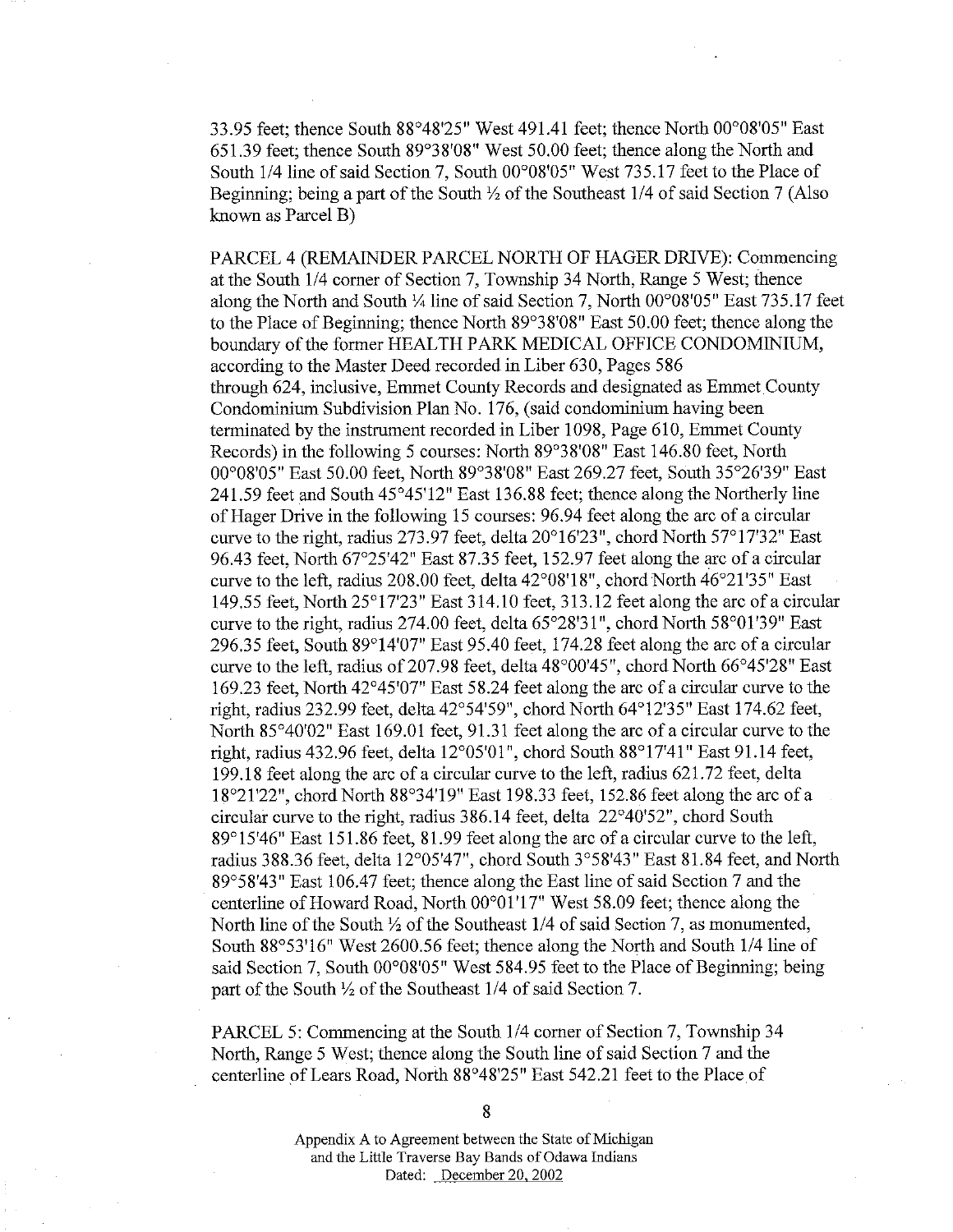Beginning; thence North 01°07'09" West 49.10 feet; thence 271.78 feet along the arc of a circular curve to the right, radius 564.00 feet, delta 27°36'36", chord North 12°41'10" East, 269.17 feet; thence North 26°29'28" East, 105.20 feet; thence 195.75 feet along the arc of a circular curve to the right, radius 272.97 feet, delta 40°56'13 ", chord North 46°57'37" East 191.61 feet; thence North 67°25'42" East 7.35 feet; thence 152.97 feet along the arc of a circular curve to the left, radius 208.00 feet, delta 42°08'18", chord North 46°21 '35" East, 149.55 feet; thence North 25°17'23" East 314.10 feet; thence 313 .12 feet along the arc of a circular curve to the right, radius 274.00 feet, delta 65°28'31", chord North 58°01'39" East 296.35 feet; thence South 89°14'07" East 95.40 feet; thence 174.28 feet along the arc of a circular curve to the left, radius 207.98 feet, delta 48°00'45", chord North 6°45'28" East 169.23 feet; thence North 42°45'07" East 58.24 feet; thence 174.52 feet along the arc of a circular curve to the right, radius 232.99 feet, delta 42°54'59", chord North 64°12'35" East, 170.46 feet; thence North 85°40'02" East, 169.01 feet; thence 91.31 feet along the arc of a circular curve to the right, radius 432.96 feet, delta 12°05'01 ", chord South 88°17'41" East, 91.14 feet; thence 199.18 feet along the arc of a circular curve to the left, radius 621.72 feet, delta 18°21'22", chord North 88°34'19" East 198.33 feet; thence 152.86 feet along the arc of a circular curve to the right, radius 386.14 feet, delta 22°40'52", chord South 89°15'46" East, 151.86 feet; thence 81.99 feet along the arc of a circular curve to the left, radius 388.36 feet, delta 12°05'47", chord South 83°58'43" East 81.84 feet; thence North 89°58'43" East, 106.47 feet; thence along the East line of said Section 7 and the centerline of Howard Road, South 00°01'17" East, 66.00 feet; thence South 9°58'43" West 106.47 feet; thence 95.93 feet along the arc of a circular curve to the right, radius 454.36 feet, delta  $12^{\circ}05'47''$ , chord North 83°58'43" West, 95.75 feet; thence 126.73 feet along the arc of a circular curve to the left, radius 320.14 feet, delta 22°40'52", chord North 89°15'46" West, 125.91 feet; thence 220.33 feet along the arc of a circular curve to the right, radius 687.72 feet, delta 18°21'22", chord South 88°34'19" West, 219.39 feet; thence 77.39 feet along the arc of a circular curve to the left, radius 366.96 feet, delta 12°05'01", chord North 88°17'41" West 77.25 feet; thence South 85°40'02" West 169.01 feet; thence 125.08 feet along the arc of a circular curve to the left, radius 166.99 feet, delta 42°54'59", chord South 64°12'35" West 122.17 feet; thence South 42°45'07" West, 58.24 feet; thence 229.59 feet along the arc of a circular curve to the right, radius 273.98 feet, delta 48°00'45", chord South 66°45'28" West, 222.93 feet; thence North 89°14'07" West 95.40 feet; thence 237.69 feet along the arc of a circular curve to the left, radius 208.00 feet, delta 65°28'31", chord South 58°01'39" West, 224.97 feet; thence South 25°17'23" West 314.10 feet; thence 201.51 feet along the arc of a circular curve to the right, radius 274.00 feet, delta 42°08'18", chord South 46°21'35" West, 197.01 feet; thence South 67°25'42" West, 87.35 feet; thence 148.59 feet along the arc of a circular curve to the left, radius 207.97 feet, delta 40°56'13", chord South 46°57'37" West, 145.45 feet; thence South 26°29'28" West, 105.20 feet; thence 239.98 feet along the arc of a circular curve to the left, radius 498.00 feet, delta 7°36'36", chord South 12°41'10" West 237.67 feet; thence South 01°07'09" East, 49.02 feet; thence along the South line of said Section 7 and the centerline of Lears Road, South 88°48'25" West, 66.00 feet to the Place of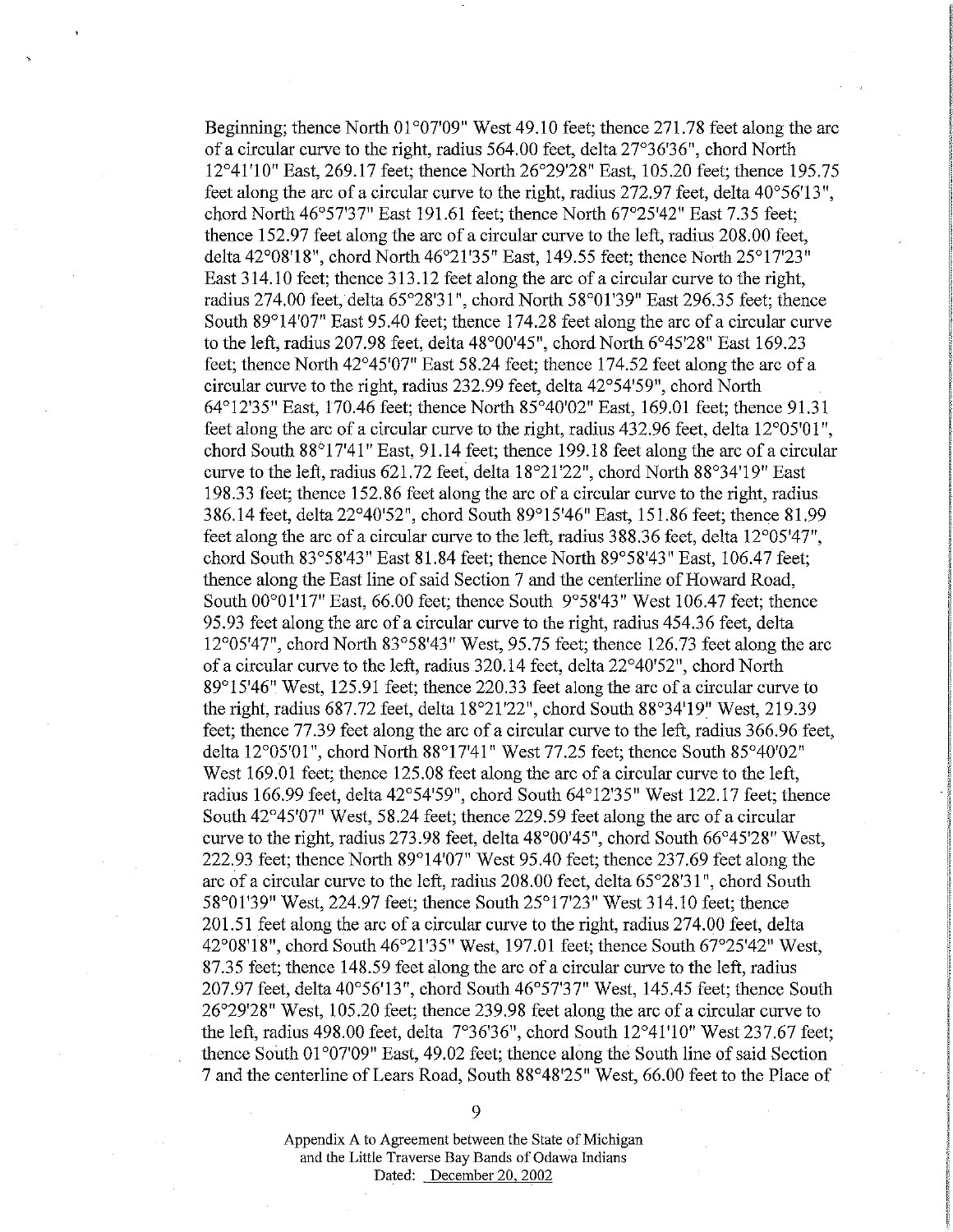Beginning; being a part of the South *Yz* of the Southeast 1/4 of said Section 7. Tax ID # 24-01-19-07-451-101, 102, 103

D. 6108 Washington Street, Pellston, MI

Bogardus 2<sup>nd</sup> add to Pellston, Blk 36, Lot 6, Section 34, T37N, R4W. Split on 7/06/1999 from 44-10-34-301-084 Tax ID # 24-44-10-34-301-112

E. Cross Village, Emmet County, MI (in trust)

Situated in the Township of Cross Village, County of Emmet, State of Michigan, Michigan Meridian, containing approximately 9 acres:

Part of Lots 32, 33, 34, 35, 36 and 37, J.C. Glenn's Plat of Sections 26, 32, 33 and 34, Township 38 North, Range 6 West, Cross Village Township, Emmet County, Michigan, described as:

Commencing at the Southwest comer of Section 34, Township 38 North, Range 6 West, Emmet County, Michigan; thence along the West line of said Section 34; North 0 E44'01" East 1990.78 feet; thence along the Southeasterly line of Block 13, Plat of the Village of the Cross and the Northwesterly line of Highway M-119, South 53 E05'3 l" West 23.66 feet; thence along the Southwesterly line of said Block 13 North 36 E42'28" West 191.40 feet; thence along the Northwesterly line of said Village of the Cross Plat South 53 E05'31" West 363.66 feet to the Place of Beginning: thence along the Northeasterly line of unrecorded Block 24 and its Southerly extension North 36E52'10" West 189.01 feet; thence along the Northwesterly line of said Block 24; South 53E29'35" West 132.86 feet; thence along the boundary lines and the Southerly extension thereof of Amended J.C. Glenn's Plat as recorded in Liber 11 of Plats, Pages 35 and 36 in the following courses: North 37 E08'27" West 566.74 feet, and North 52 E51'52" East 690.42 feet; thence along an agreement line North 36 E40'50" West 45.15 feet to the ordinary high water contour of Lake Michigan also being Point A; thence along the ordinary high water contour of Lake Michigan in the following three courses; North 69 E09'20" East 62.09 feet; North 65 E07'18" East 88.46 feet; and North 79E42'34" East 32.09 feet to Point B; thence South 15 E22'28" East 91.05 feet; thence South 36 E40'50" East 134.04 feet; thence South 46 E49'32" West 264.35 feet; thence South 13E27'53" East 382.60 feet; thence along the Southerly right of way of Chippewa Drive in the following two courses; South 33 E53'28" West 182.01 feet and 125.78 feet along the arc of a circular curve to the left, radius 101.86 feet, delta 70 E44'54", chord South 1 E28'59" East 117.94 feet; thence South 53 E05'3 l" West 41.25 feet to the Place of Beginning. Tax ID  $# 05-04-33-401-060$  [moved to K-4 E effective *t* | z*le* | zolla

\_ F. Pond Street, Mackinaw City, MI (in trust)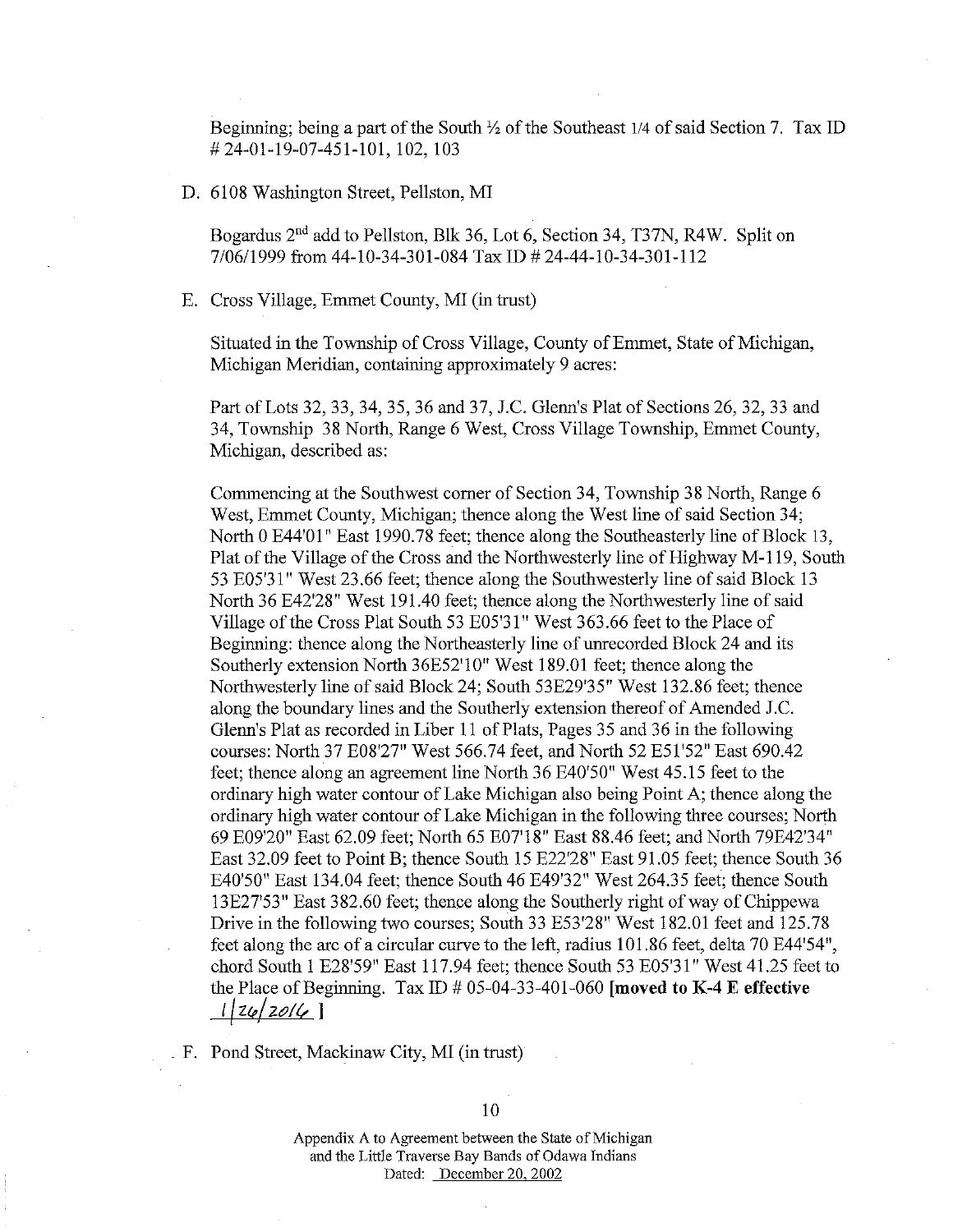Situated in the Village of Mackinaw City, County of Emmet, State of Michigan, Michigan Meridian, containing approximately 60 acres altogether:

PARCEL 1: That part of the following described property lying West of Highways U.S. 23, 27 and 31 (now known as Interstate 75): All that part of the Northeast  $\frac{1}{4}$ . of the Northeast 1/4 of Section 13, Township 39 North, Range 4 West, lying South of Pond Street (formerly known as H Street) and East of the Pennsylvania Railroad right-of-way; EXCEPTING THEREFORE the East 99.00 feet thereof; FURTHER EXCEPTING THEREFROM the property deeded to the State Highway Commissioner of the State of Michigan recorded in Liber 154, Page 325, Emmet County Records.

PARCEL 2: That part of the following described property lying West of Highways U.S. 23, 27 and 31 (now known as Interstate 75): Beginning at the Northeast corner of the Southeast 1/4 of the Northeast 1/4 of Section 13, Township 39 North, Range 4 West; thence South 40 rods; thence West 40 rods; thence South 20 rods; thence West 40 rods; thence North 60 rods; thence East 80 rods to the Point of Beginning; EXCEPTING THEREFROM the property deed to the State Highway Commissioner of the State of Michigan recorded in Liber 154, Page 327, Emmet County Records; being a part of the Southeast 1/4 of the Northeast 1/4 of said Section 13, Township 39 North, Range 4 West.

PARCEL 3: The Southwest 1/4 of the Northeast 1/4 of Section 13, Township 39 North, Range 4 West: EXCEPTING THEREFROM Block 26 and 27 (this exception includes J and K Streets, lying within the East and West lines of said Blocks, if extended North and South, as shown on the recorded Plat) PLAT OF VILLAGE OF MACKINAW CITY, according to the Plat thereof as recorded in Liber A of Deed, Page 52, Emmet County Records; ALSO EXCEPTING THEREFROM the Pennsylvania Railroad right-of-way.

PARCEL 4: That part of the Northwest 1/4 of the Northeast 1/4 lying South of Pond Street (formerly known as H Street) and East of Blocks 25 and 26, PLAT OF VILLAGE OF MACKINAW CITY, according to the Plat thereof, as recorded in Liber A of Deed, Page 52, Emmet County Records of Section 13, Township 39 North, Range 4 West; EXCEPTING THEREFROM the Pennsylvania Railroad right-of-way; AND FURTHER EXCEPTING THEREFROM the following described property: Beginning at the intersection of the South right-of-way of Pond Street (formerly known as H Street) with the East right-of-way line of Askins Street if the East right-of-way line of Askins Street were extended to the South; thence South along the extended East right-of-way line of Askins Street, 417.5 feet; thence East parallel to Pond Street, 417.5 feet; thence North parallel to extended Askins Street, 417.5 feet; thence West along South right-of-way of Pond Street, 417.5 feet, to the Point of Beginning. Tax ID # 24-42-03-13-200-004, 007,002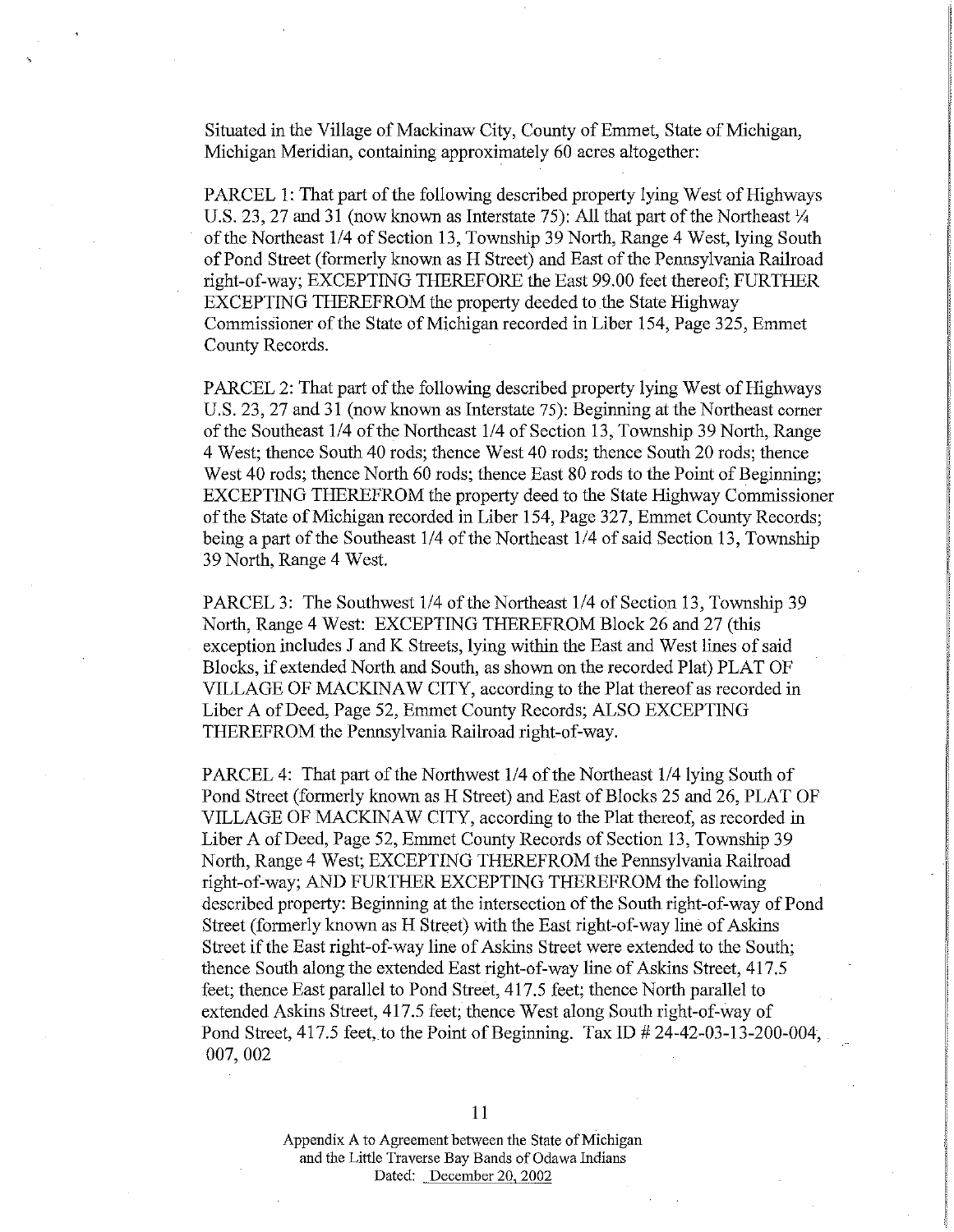G. Small parcel for sign by Odawa Casino Resort (in trust)

Situated in the Township of Bear Creek, County of Emmet, State of Michigan:

COM AT SW COR OF SEC, THN 198.08 FT, E 1002.43 FT TO POB, TH CONTE 193.11 FT TO C/L OF ANDERSON RD, TH S 115.72 FT, W 45.17 FT, TH 173.36 FT ALG ARC OF 1525.13 FT RAD CIR CURVE R, CHD N87°40'll"W 173.27 FT, THN 13°27'14"E 109.29 FT TO POB, EXC RD ROW, .44 AC MIL. SECTION 7, T34N, R5W. SPLIT ON 10/05/2005 FROM 01-19-07- 300-019 Tax ID# 01-19-07-300-045

H. Parcel by Lears Road and US 131 (in trust)

Situated in the Township of Bear Creek, County of Emmet, State of Michigan:

S 133 FT OF SE 1/4 OF SWFRL 1/4 EXC HWY R-0-W, L272 P919-920. SECTION 7, T34N, R5W. Tax ID 24-01-19-07-300-020

I. 1020 S. Nicolet Street, Mackinaw City, MI 49701 (in trust)

Situated in the Village of Mackinaw City, Emmet County, State of Michigan, Michigan Meridian, containing 1.6 acres more or less:

Commencing at the Southeast comer of Section 13, Township 39 North, Range 4 West; thence North OOE16'20" West along the East line of Section 16, 628.72 feet; thence South 89 E43'40" West 105.96 feet to the Westerly right-of-way line of M-108 Highway, to the Place of Beginning; thence South 89E43'40" West 373.63 feet to the Westerly right-of-way line of Consumers Power Easement; thence North OOE03'20" West along said right-of-way line, 200.00 feet; thence North 89E43'40" East 373.35 feet to the Westerly right-of-way line of M-108 highway; thence South OOE06'30" East, along said right-of-way line, 200.00 feet to the Place of Beginning, being part of the Southeast  $1/4$  of said Section 13. Tax ID  $\# 24-42-03-13-400-010$ 

J. Drier Road, McKinley Township, Emmet County (in trust)

Situated in the Township of McKinley, County of Emmet, State of Michigan, Michigan Meridian, containing approximately 80 acres:

The West  $\frac{1}{2}$  of the Southeast  $\frac{1}{4}$  of Section 9, Township 37 North, Range 4 West. Tax ID# 24-10-10-09-400-001

K. Nicolet Street, Mackinaw City, MI (in trust)

Situated in the Township of Wawatam, City of Mackinaw, Emmet County, State of Michigan: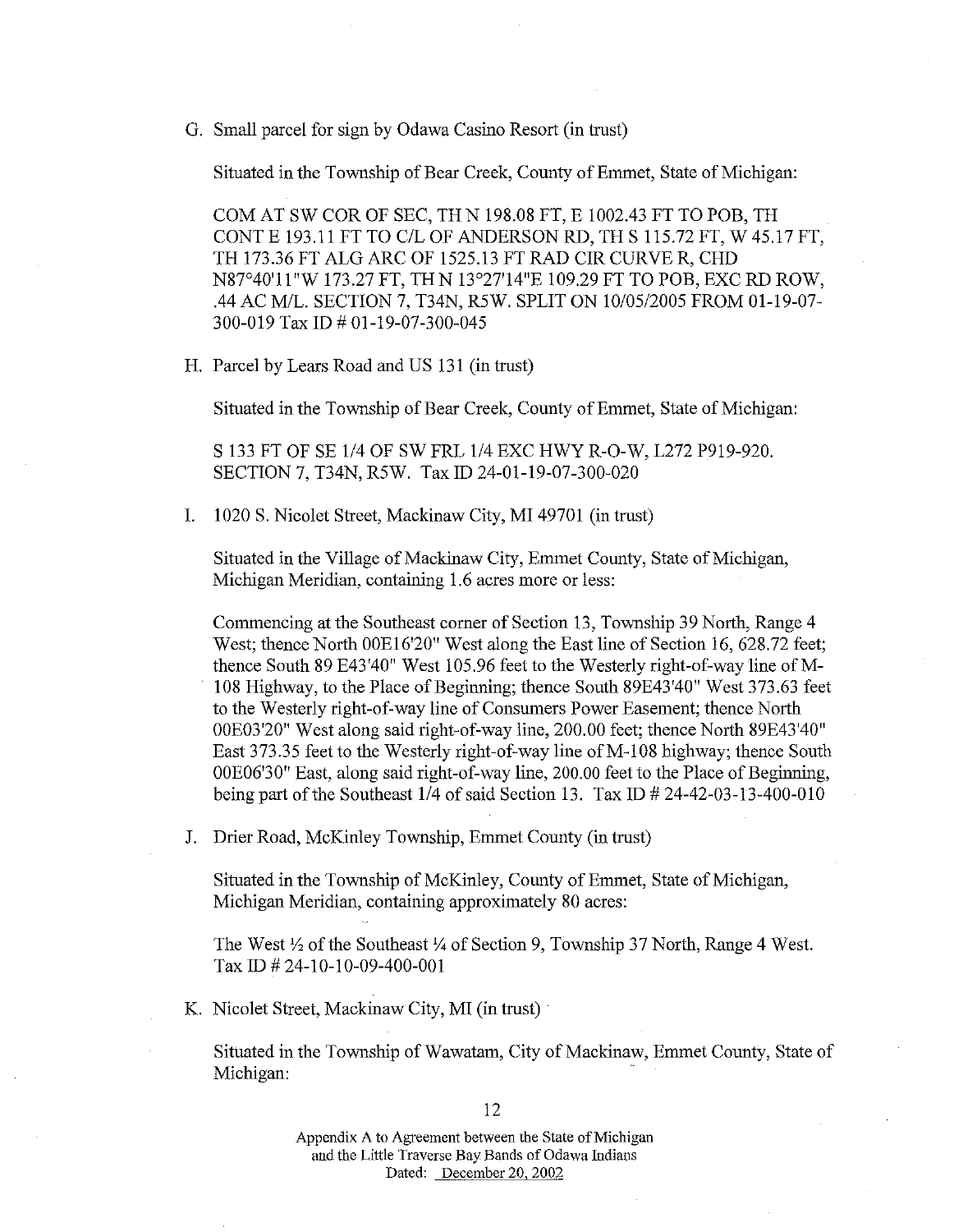Part of the Southeast  $\frac{1}{4}$  of Section 13 & Part of the Northeast  $\frac{1}{4}$  of Section 24 Township 39 North, Range 4 West, Village of Mackinaw, Ennnet County, Michigan, being more particularly described as follows:

Connnencing at the Southeast Comer of Section 13, T39N, R4W; thence S89°38'26"W 65.65 feet along the South Line of Section 13 as momnnented to the Westerly Line of Highway M-108 and being the Point of Beginning; thence continuing S89°38'26"W 284.45 feet along the South Line of Section 13 as monumented; thence S00°13'11"W227.38 feet; thence continuing S00°13'11 "W 205.68 feet; thence N89°38'25"E 286.92 feet to the Westerly Line of Highway M-108; thence S00°06'24"E 29.11 feet along the Westerly Line of Highway M-108; thence Sl0°58'55"W 504.76 feet along the Westerly Line of Highway M-108 to the Northerly and Easterly Line of Interstate 75; thence N61°15'53"W 198.12 feet along Northerly and Easterly Line of Interstate 75; thence N38°38'54"W 451.95 feet along the Northerly and Easterly Line of Interstate 75; thence along a Circular Curve to the right described as having Arc Length of 514.31 feet, Delta Angle of 13°22'56", Chord of N09°46'33"W 513.14 feet, and Radius of 2201.99 feet, along the Northerly and Easterly Line of Interstate 75 to the intersection of the Section Line Common to Section 13 and 24 as monumented; thence continuing along a Circular Curve to the right described as having an Arc Length of 340.74 feet, Delta Angle of 08°51'58", Chord of N01°20'54"E 340.40 feet, and Radius of 2201.99 feet along the Northerly and Easterly Line of Interstate 75; thence  $N05^{\circ}58'31''E 592.07$  feet along the Northerly and Easterly Line of Interstate 75; thence N89°29'35"E 151.87 feet; thenceS00°0l '16"W 99.72 feet; thence S00°01'53"W 199.95 feet; thence S00°02'03"E 120.08 feet; thence N89°42'38"E 99.96 feet; thence S00°05'25"E 80.14 feet; thence S00°07'36"E 196.24 feet; thence N89°39'45"E 315.02 feet; thence S00°21'23"E 232.99 feet to the Point of Beginning containing 14.46 acres more or less, as surveyed by Neil A. Holshoe, P.S. No. 56482, Benchmark Engineering Job No.: 13-010, dated October 15, 2012, revised January 11, 2013, and being subject to any easements, restrictions, or reservations of record. TAX ID  $#$  42-03-24-200-007, 42-03-13-400-008,42-03-13-400-013,42-03-13-400-015,42-03-24-200-008

L. Nicolet Street, Mackinaw City, MI (in trust)

Part of the Southeast 1/4 of Section 13, Township 39 North, Range 4 West, Village of Mackinaw City, Emmet County, Michigan as described in a Certified Survey by Neil A. Holshoe, PS No. 56482 for the Little Traverse Bay Bands of Odawa Indians, being more particularly described as follows:

Connnencing at the Southeast Comer of Section 13, Township 39 North, Range 4 West; thence NOOE16'16"W 232.98 feet along the East Line of Section 13; thence S89E39'29"W 66.00 feet to the West Right of Way of Highway M-108 and the Point of Beginning; thence NOOE16'16"W 395.50 feet; thence 589E46'21"W39.97 feet; thence continuing S89E46'2l"W 273.65 feet; thence SOOE02'34 "W 119.72 feet;

13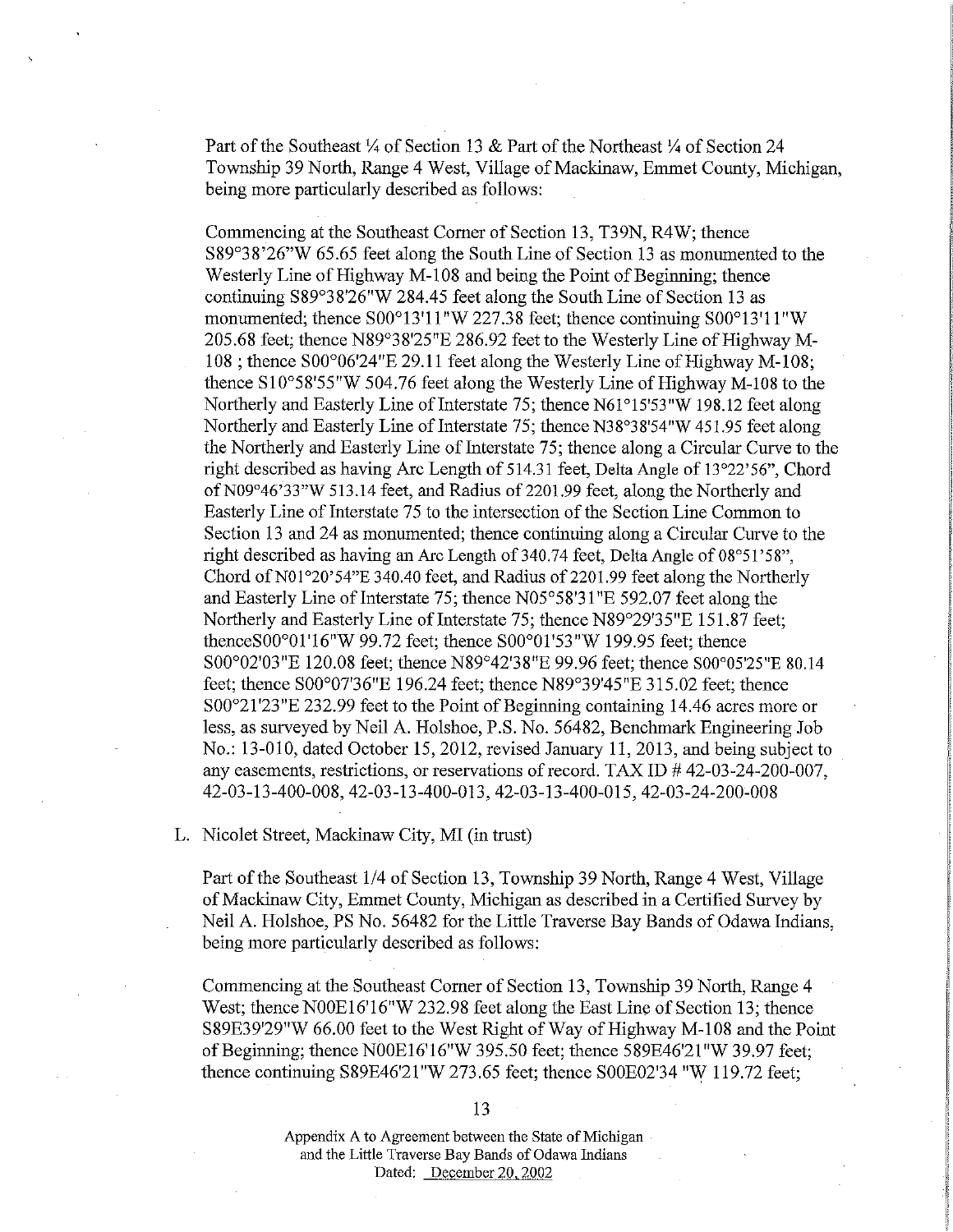thence SOOE05'25"E 80.14 feet; thence SOOE07'36"E 196.24 feet; thence N89E39'45"E 296.06 feet; thence N89E39'45"E 18.96 feet to the Point of Beginning as described in a Certified Survey by Neil A. Holshoe, PS No. 56482 for the Little Traverse Bay Bands of Odawa Indians dated January 11, 2013, containing 2.58 acres more or less and being subject to any easements, restrictions, or reservations of record including a Utility Easement Recorded in Liber 132 Page 548 and Liber 136 Page 46 of Emmet County Records. TAX ID # 42-03-13-400-012, 42-03-13-400-014

M. 629 Second Street, Harbor Springs, MI (in trust)

Situated in the City of Harbor Springs, County of Emmet, and State of Michigan, Michigan Meridian:

Part of the SE 1/4 of the NE 1/4 of Section 14, T35N, R6W, City of Harbor Springs, Michigan, previously described in Liber 651, Page 545, Emmet County Records, as:

Commencing 7 rods North and 175 feet West of East 1/4 comer, thence West 46 feet, North 5 rods, East 20 feet, North 95 feet, East 56 feet, South 95 feet, West 30 feet, South 5 rods to Point of Beginning. Also commencing 7 rods North and 221 feet West of Southeast corner of the Southeast 1/4 of the Northeast 1/4 of Section, thence West 52 feet, North 5 rods, East 6 feet, North 95 feet, East 56 feet, South 95 feet, West 10 feet, South 5 rods, to Point of Beginning, Section 14, Township 35 North, Range 6 West.

More particularly described from a survey by Joseph B. 0-Neill, P.S. 30095, dated November 3, 2008, as:

Commencing atthe East 1/4 comer of Section 14, T35N, R6W, City of Harbor Springs, Michigan; thence along the east line of said Section 14 NO 12'00"E 115.50 feet; thence parallel with the east and west 1/4 line of said Section 14 N90 OO'OO"W 175 feet to the Point of Beginning; thence N90 OO'OO"W 98.00 feet; thence NO 12'00"E 82.5 feet; thence N90 OO'OO"E 16.00 feet; thence NO 12'00"E 95 feet to the southerly right of way of Second Street; thence along said southerly right of way NO OO'OO"E 112.00 feet; thence SO 12'00"W 95 feet; thence Tax Agreement Section VIII(C) Notice, Page 3 of 9 N90 OO'OO"W 30.00

feet; thence SO 12'00"W 82.50 feet to the Point of Beginning, containing 0.43 acres in area, more of less, and being subject to any easements or restrictions of record. TAX ID # 51-15-14-200-090

N. 5055 Gill Road, Carp Lake, MI 49718 (in trust)

Land situated in the Township of Carp Lake, County of Emmet, State of Michigan, containing 310.92 acres, more or less, described as follows: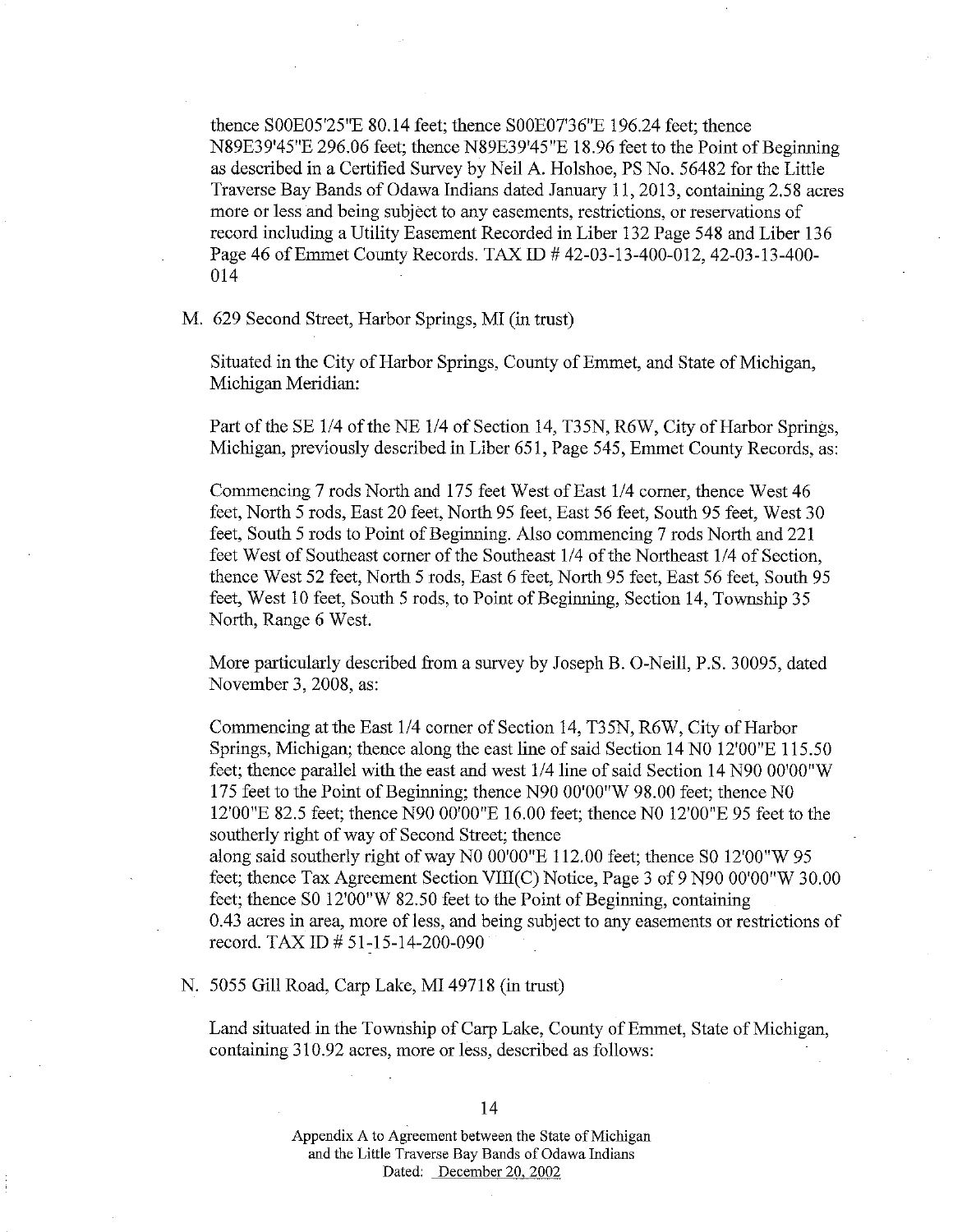Parcel 1: The East *Yi* of the Southeast 1/4 Section 8 Township 38 North, Range 4 West.

Parcel 2: The West: *Yi* of the Southwest 1/4 EXCEPT the East 858 feet of the South 330 feet thereof Section 9 Township 38 North, Range 4 West. AND

The East *Yi* of the Southwest 1/4, Section 9, Township 38 North, Range 4 West. AND

The West *Yi* of the Southeast 1/4 EXCEPT 417.6 feet East and West by208.8 feet North and South in the Southeast corner thereof, Section 9, Township 38 North, Range 4 West.

Parcel 3: The West 132 feet of a parcel ofland 858 feet East and West by 330 feet North and South located in the Southeast corner of the West *Yi* of the Southwest 1/4 of Section 9, Town 38 North, Range 4 West. TAX ID #: 03-06-09-300-001, 03-06-09-300-004 and 03-06-08-400-002

0. M119, Petoskey, MI

Situated in the Township of Bear Creek, Emmet County, State of Michigan:

Commencing at a concrete D.N.R. monument at the Southwest corner of Section 27, Town 35 North, Range 5 West; Thence South 89 46'00 East along the South line of said section 1325.1 feet to a square concrete monument on the West eighth line of said section; Thence South 89 Tax Agreement Section VIII(C) Notice, Page 4 of 9 47'50" East along the South line of said section 1320.60 feet to a 5/8" re-rod at the South Quarter corner of said section; Thence North 00 39'50" West along the North and South Quarter line of said section 1333 .10 feet to a 1" D.N.R. pipe on the South Eighth line of said section; Thence North 89 52'40" West along said South Eighth line 352.67 feet to a 1" D.N.R. pipe on the Northwesterly line of Highway M-131; Thence Continuing North 89 52'40" West along said South Eighth line 201.49 feet (previously measured as 201.68 feet by the D.N.R.) to a 1" D.N.R. pipe, being the point of beginning of this description; Then continuing North 89 52'40" West along said South Eighth line 378.80 feet to a 1" D.N.R. pipe; Then South 02 20'36" West 121.90 feet to a T-iron stake; Thence North 85 43'20" East 122.67 feet to a Tiron stalce; Thence South 68 38'10" East 53.98 feet to a T-iron Stalce; Thence South 76 55'10" East 276.62 feet to a T-iron stalce on the Northwesterly line of said Highway M-131; Thence Northeasterly on a curve to the right along the Northwesterly line of said highway 105 feet (radius of said curve is 851.51 feet and chord bears North 31 53'03" East 104.93 feet) to a T-iron stake; thence leaving said highway North 47 16'11" West 154.76 feet to the point of beginning; being a part of the Southeast Quarter of the Southwest Quarter of Section 27, Town 35 North, Range 5 West and containing approximately 1.52 acres. TAX ID  $\#$  01-16-27-300-003

P. 414 Momoe Street, Petoskey, MI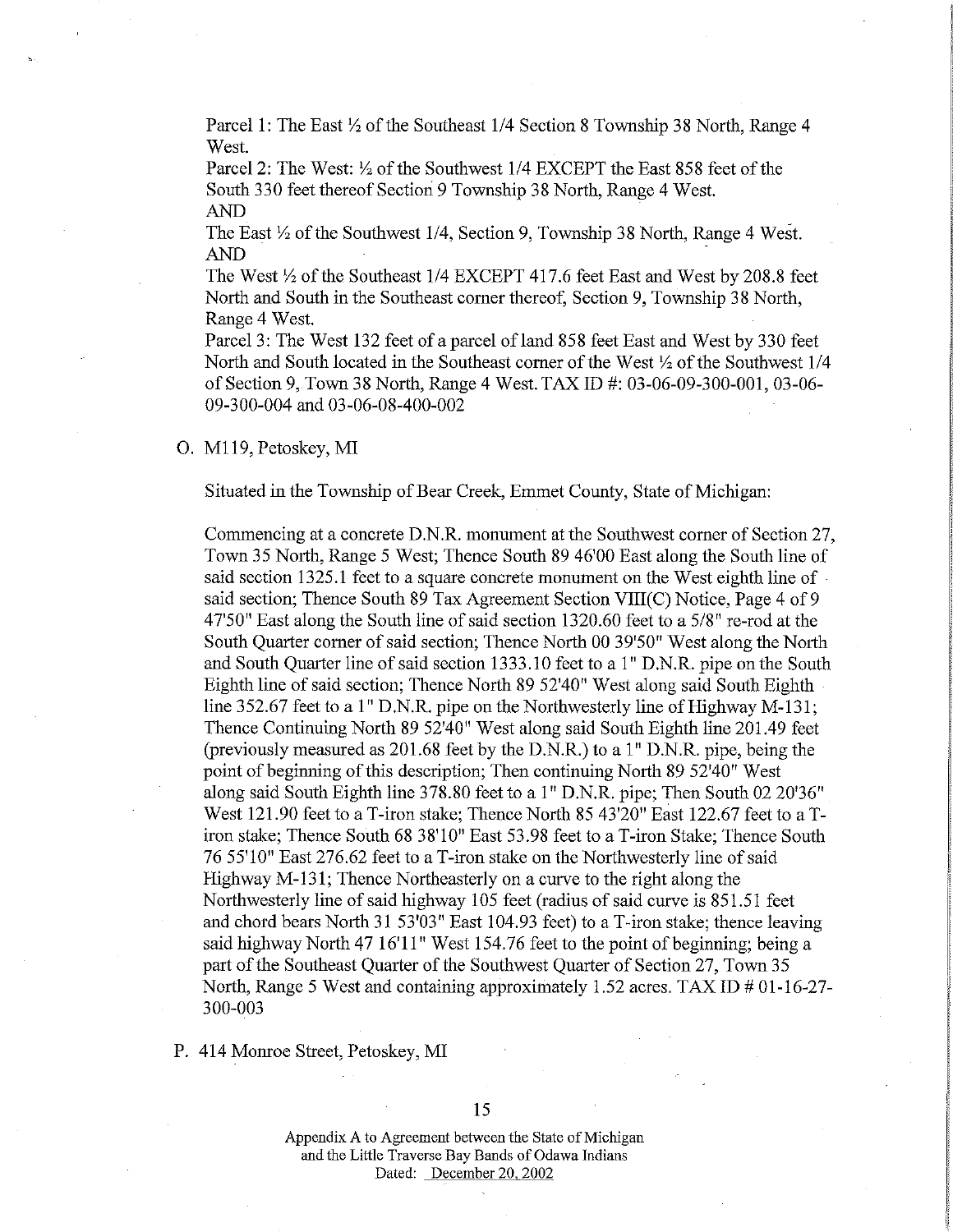Situated in the City of Petoskey, County of Emmet, State of Michigan, described as follows, containing 0.33 acres, more or less:

Lots 12 and 13, Block 7, Plat of the Map of Emmet City, according to the Plat thereof as recorded in Liber 1 of Plats, Page 10, Emmet County Records. TAX ID  $#$ 52-19-06-127-082

#### Q. Nicolet Street, Mackinaw City, MI

Part of the Southeast 1/4 of Section 13, Township 39 North, Range 4 West, Village of Mackinaw City, Emmet County, Michigan, as described in a Certified Survey by Neil A. Holshoe, PS No. 56482 for the Little Traverse Bay Bands of Odawa Indians, being more particularly described as follows:

Commencing at the Southeast Comer of Section 13, Township 39 North, Range 4 West; thence North 00°16'16" West, 828.33 feet along the East line of Section 13 to the POINT OF BEGINNING; thence continuing North 00°16'16" West, 100.32 feet; thence South 89°45'34" West, 86.00 feet; thence continuing South 89°45'34" West, 18.95 feet; thence continuing South 89°45'34" West, 272.50 feet; thence South 89°36'40" West, 100.69 feet; thence South 00°01'16" West, 99.72 feet; thence North 89°44'43" East, 99.88 feet; thence North 89°48'52" East, 273.61 feet; thence continuing North 89°48'52" East, 19.17 feet; thence continuing North 89°48'52" East, 86.00 feet to the Point of Beginning, containing 1.03 acres, more or less. TAX ID # 42-03-13-400-009

R. Second Street, Harbor Springs, MI

Land situated in the City of Harbor Springs, County of Emmet, State of MI described as follows:

Commencing 7 rods North and 273 feet West of the East 1/4 comer of Section 14, Town 35 North, Range 6 West; thence West 52 feet; thence North 5 rods; thence East 52 feet; thence South 5 rods to the place of beginning. TAX ID  $# 51-15-14-200-$ 095

S. 641 Second Street, Harbor Springs, MI

Situated in the City of Harbor Springs, County of Emmet, State of Michigan, as follows:

Parcel 1: Commencing 198 feet North and 257 feet West of the Southeast Comer of the Southeast *Y,* of the Northeast *Y,* of Section 14, Township 35 North, Range 6 West; thence West 56 feet; thence North 95 feet; thence East 56 feet; thence South 95 feet to the Point of Beginning.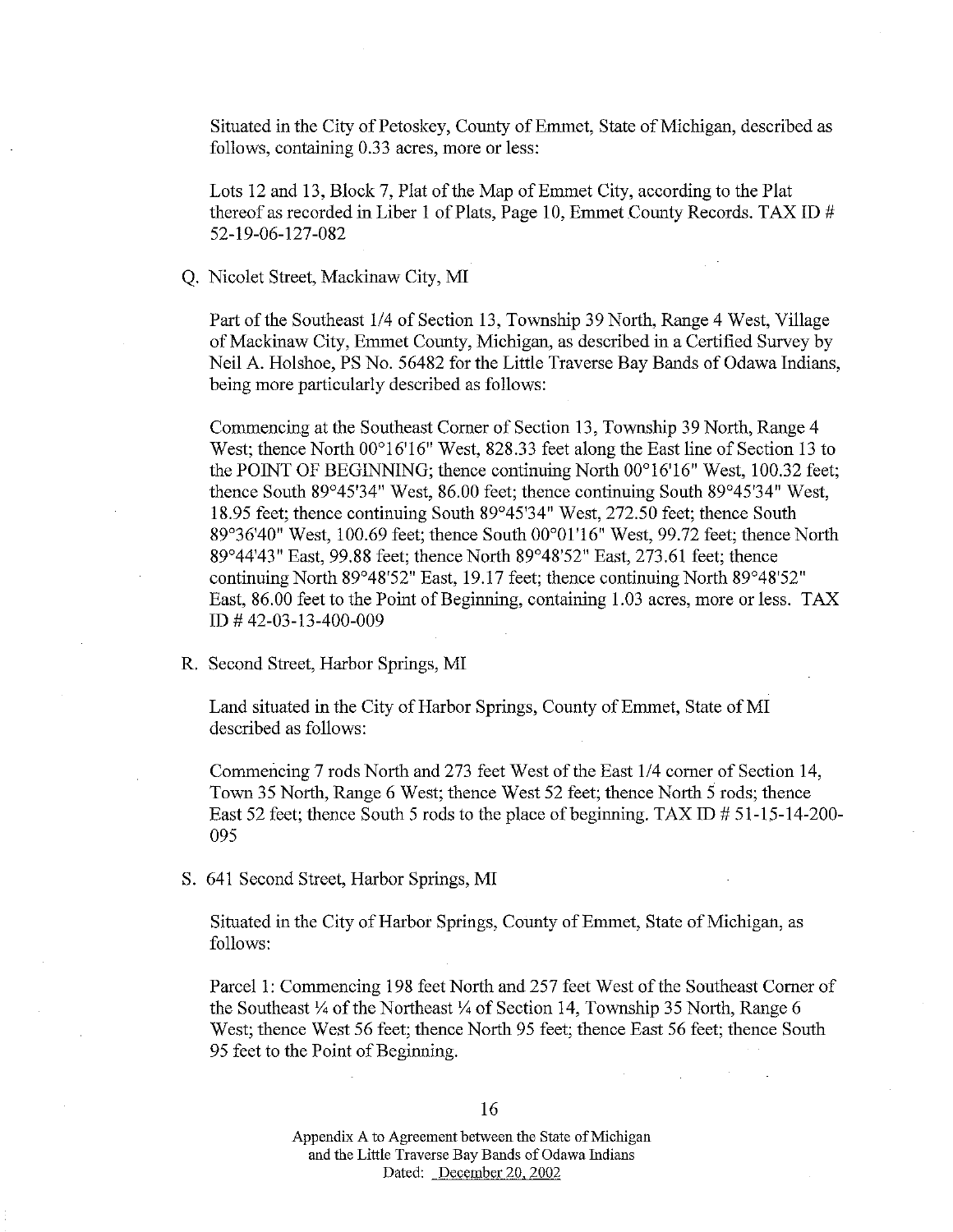Parcel 2: Commencing 325 feet West of the Southeast Corner of the Southeast  $\frac{1}{4}$  of the Northeast  $\frac{1}{4}$  of Section 14, Township 35 North, Range 6 West; thence West 52 feet; thence North 12 rods; thence East 52 feet; thence South 12 rods to the Point of Beginning.

Parcel 3: Commencing 377 feet West of the Southeast Corner of the Southeast  $\frac{1}{4}$  of the Northeast 1/4 of Section 14, Township 35 North, Range 6 West; West 52 feet; thence North 8 rods; thence East 52 feet; thence South 8 rods to the Point of Beginning. TAX ID# 51-15-14-200-089, 094 & 099

T. Second Street, Harbor Springs, MI

Situated in the City of Harbor Springs, County of Emmet, State of Michigan, as follows:

Commencing 273 feet West of the Southeast Corner of the Southeast  $\frac{1}{4}$  of the Northeast 1/4 of Section 14, Township 35 North, Range 6 West; thence West 52 feet; North 7 rods; East 52 feet; South 7 rods to the Point of Beginning. TAX ID  $\# 51-15-$ 14-200-100

U. 608 Second Street, Harbor Springs, MI

Situated in the City of Harbor Springs, County of Emmet, State of Michigan, described as follows:

Commencing 132 feet North and 377 feet West of the East 1/4; thence West 52 feet; thence North 161 feet; thence East 116 feet; thence South 95 feet; thence West 64 feet; thence South 66 feet to the Point of Beginning. Being a part of Section 14, Township 35 North, Range 6 West. TAX ID # 51-15-14-200-127

V. 910 Petoskey Street, Petoskey, MI

Land situated in the City of Petoskey, Emmet County, Michigan, described as: The South 75 feet of Lots 9 and 10, Block 2, LOVELESS BLANEYS ADDITION TO THE VILLAGE OF PETOSKEY, according to the Plat thereof recorded in Liber 1 of Plats, Page 13, Emmet County Records. TAX ID # 52-19-06-402-031

W. Nicolet Street Mackinaw City, MI

Situated in the Village of Mackinaw City, County of Emmet, State of Michigan: PT OF SE 1/4 OF SE 1/4, COM AT A PT ON E SEC LN 400 FT S OF NE COR OF SE 1/4 OF SE 1/4, TH W 379.5 FT TO E LN OF CONSUMERS POWER EASEMENT TH S 300 FT TO POB, TH CONT S 120 FT, W 100 FT, N ALG W LN OF EASEMENT 100 FT, E TO POB. SECTION 13, T39N, R4W. TAX ID  $#$ 42-03-13-400-011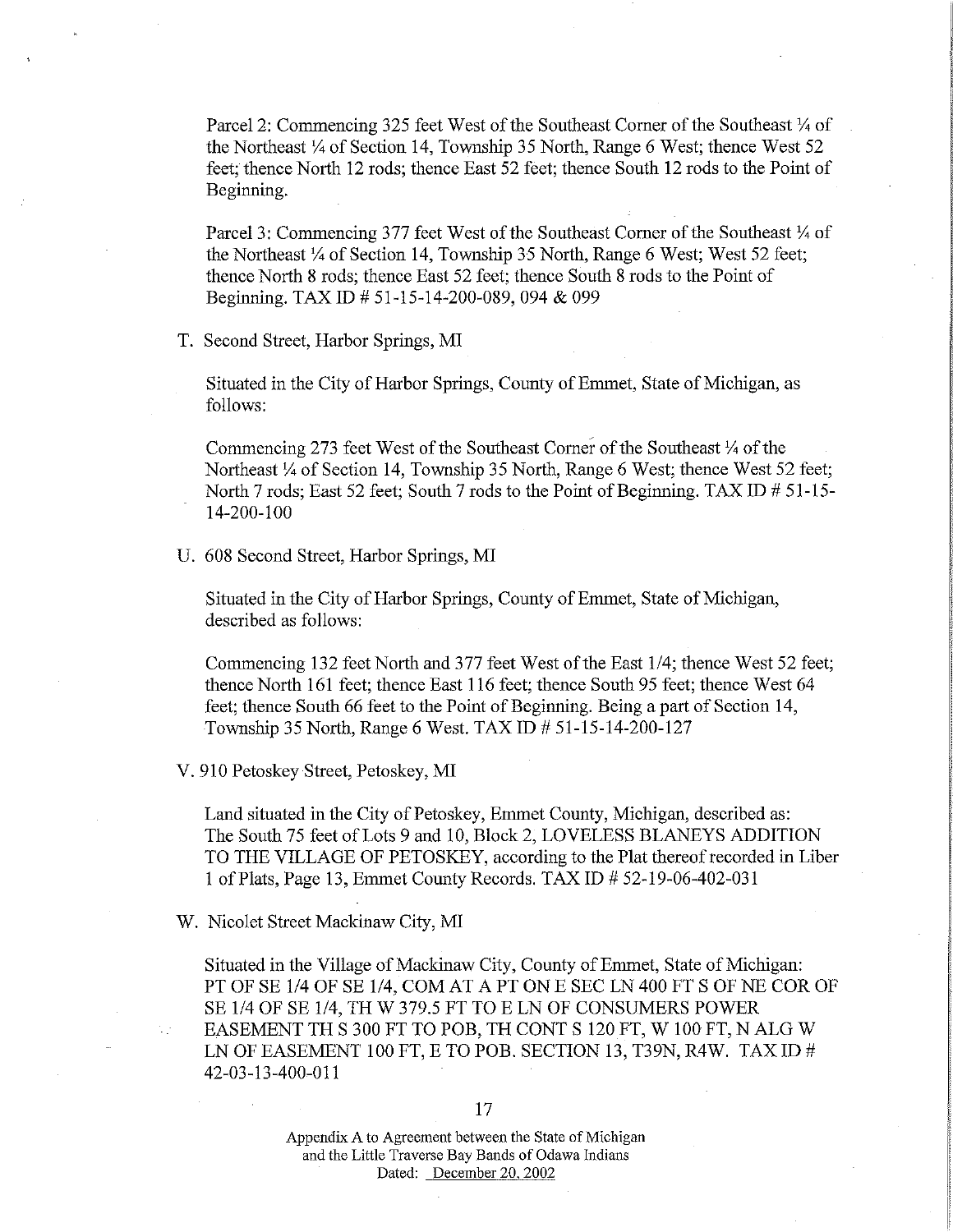- K-4. Commercial Designated Area per  $\S$  II(K)(4) [area where all Tribal lands accepted into federal trust after execution of this Agreement have TTL and AA status regardless of how the lands are used]:
	- Emmet County:

Those portions of the following survey townships on the mainland of the Lower Peninsula: T34N, R5W, except survey sections 5, 6, 7, and 8; T34N, R6W, except survey sections 1 and 12; survey sections 9, 10, and 11 in T35N, R4W; T35N, R5W, except survey sections 7, 18, 31, and 32; T35N, R6W, except survey sections 11, 12, 13, 14, 23, and 24; T36N, R7W; T36N, R6W; T37N, R7W; T37N, R6W; and T38N, R6W; and

## Charlevoix County:

Those portions of the following survey townships on the mainland of the Lower Peninsula: T34N, R7W; and T34N, R6W; and that portion of survey section 24 in T34N, R8W north and east of Round Lake, Lake Charlevoix, and the Pine River.

List of Tribal lands accepted into federal trust after execution of this Agreement which are located within the Commercial Designated Area described above.

A. 1345 U.S. 31 N, Petoskey, MI 49770

Situated in the Township of Bear Creek, County of Emmet, State of Michigan, Michigan Meridian, containing approximately 0.97 acres: Commencing 64 feet South and 181.50 feet West of the Northeast comer of the Southwest 1/4 of the Northeast 114 of the Northwest 1/4 of Section 34, Township 35 North, Range 5 West; thence West 148.50 feet; thence South 151.70 feet to the North side of the U.S. Highway 31; thence Westerly along the Northerly side of said highway U.S. 31, 50 feet; thence North 370.81 feet; thence East 150.05 feet; thence Southeasterly to a point 9 rods North of the Point of Beginning; thence South 9 rods, more or less, to the Point of Beginning. Tax ID  $\#$  01-16-34-100-013 **[moved from K-2 to K-4 A effective**  $8 \mid 24 / 2009$ 

B. Bindigen store site, 2169 NUS Highway 31, Petoskey, MI

Situated in the Township of Bear Creek, County of Emmet, State of Michigan, Michigan Meridian, containing 1.2 acres, more or less:

Commencing at a 5/8" rod at the East 1/4 comer of Section 26, Township 35 North, Range 5 West; thence along the East and West 1/4 line of said Section, as monumented, North 88 E12'53" West 1321.18 feet to a concrete monument on the East 1/8th line of said Section, as monumented; thence along said I/8th line, North 01 E35'07" East (recorded as North 01 E29' East) 1018.26 feet to a concrete monument on the Southeasterly line of Highway U.S. 31 and being the Northwest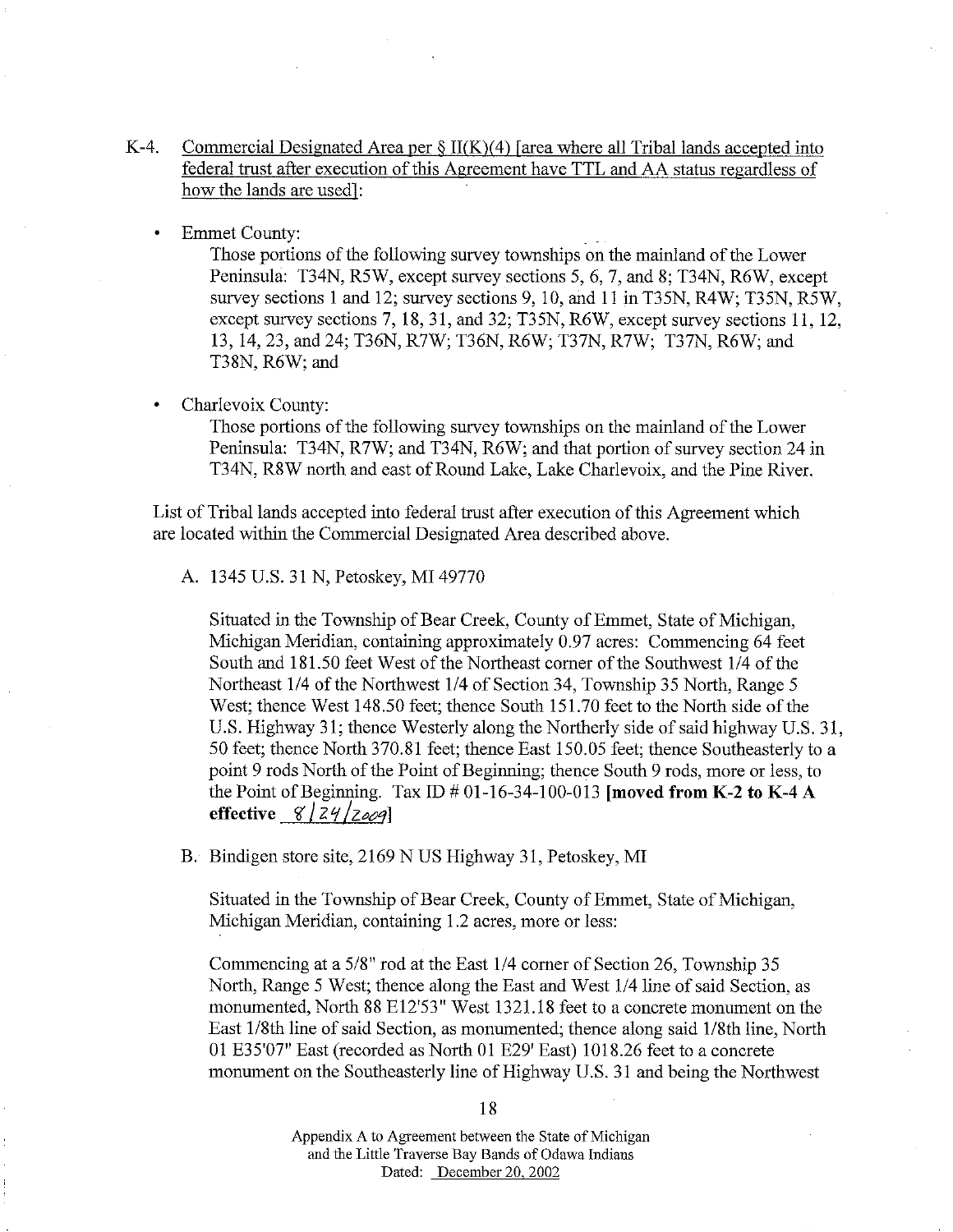corner of Lot 158, HIAWATHA HEIGHTS, according to the plat thereof recorded in Liber 5 of Plats, Page 11, Ennnet County Records; thence continuing along said 1/8th line, North 01 E25'27" East 173.01 feet (recorded as North 01 E29' East 174.5 feet) to a *Yz"* rod on the Northwesterly line of said highway and being the Southwest comer of Outlot 1 of said HIAWATHA HEIGHTS; thence along the Northwesterly line of said highway, South 61 E45'40" West 591.70 feet to a *Yz"*  re-rod, being the POINT OF BEGINNING of this description: thence North 28 E14'20" West 220.00 feet to a *Yz"* re-rod; thence South 61 E45'40" West 223.92 feet to a <sup>1</sup>/<sub>2</sub>" re-rod on the Northeasterly line of Barney Road; thence continuing South 61 E45'40" West 33.73 feet to the centerline of said Barney Road; thence along said centerline South 40 E12'28" East (recorded as South 38E52' East) 71.67 feet; thence continuing along said centerline, South 40 E49'22" East 153.58 feet (recorded as South 39 E33' East 153.76 feet) to said Northwesterly line of said highway; thence along said highway line, North 61 E45'40" East 33.81 feet a *Yz"* rerod on the Northeasterly line of said Barney Road; thence continuing along said highway line North 61E45'40" East 175.52 feet to the Point of Beginning, being a part of the West  $\frac{1}{2}$  of the Northeast 1/4 of said Section 26. Tax ID  $\#$  01-16-26-200-051

C. Biindigen adjoining vacant parcel

Situated in the Township of Bear Creek, County of Emmet, State of Michigan, Michigan Meridian, containing 2.3 acres, more or less:

Commencing at a 5/8" rod at the East 1/4 comer of Section 26, Township 35 North, Range 5 West; thence along the East and West 114 line of said Section, as monumented, North 88 E12'53" West 1321.18 feet to a concrete monument on the East l/8th line of said Section, as monumented; thence along said 1/8th line, North 01 E35'07" East (recorded as North 01 E29' East) 1018.26 feet to a concrete monument on the Southeasterly line of Highway U.S. 31 and being the Northwest comer of Lot 158, HIAWATHA HEIGHTS, recorded in Liber 5 of Plats, Page 11, Ennnet County Records; thence continuing along said 1/8th line, North 01 E25'27" East 173.01 feet (recorded as North 01E29' East 174.5 feet) to a *Yz"* rod on the Northwesterly line of said highway and being the Southwest comer of Outlot 1 of said HIAWATHA HEIGHTS: thence along the Northwesterly line of said highway, South 61 E45'40" West 467.22 feet to a *Yz"* re-rod; being the POINT OF BEGINNING of this description: thence continuing along the last described course, South 61E45'40" West 124.48 feet to a *Yz"* re-rod; thence North 28 E14'20" West 220.00 feet to a *Yz"* rerod; thence South 61E45'40" West 223.92 feet to a *Yz"* re-rod on the Northeasterly line of Barney Road; thence continuing South 61 E45'40" West 33.73 feet to the centerline of said Barney Road; thence along said centerline North 40 El2'28" West (recorded as North 38 E52' West) 192.03 feet; thence continuing along said centerline, North 49 E03'22" West (recorded as North 47 E48' West) 41.82 feet to the centerline of a 20 foot wide sanitary sewer easement; thence along the centerline of said sanitary sewer easement, North

> Appendix A to Agreement between the State of Michigan and the Little Traverse Bay Bands of Odawa Indians Dated: December 20, 2002

19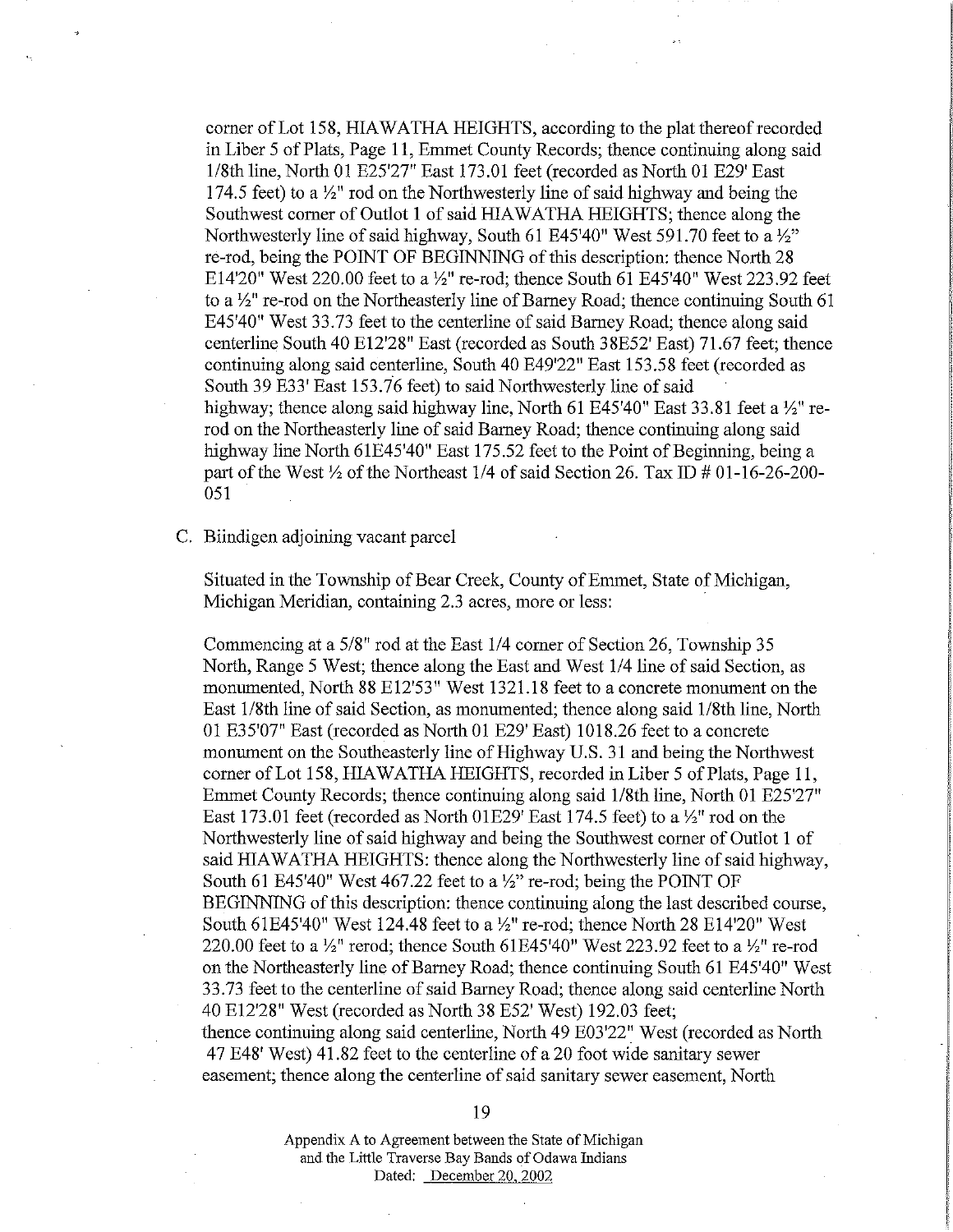67E09'55" East 36.79 feet to a  $\frac{1}{2}$ " re-rod on the Northeasterly line of said Barney Road; thence continuing along the last described course, North 67E09'55" East 306.37 feet to the center of a manhole cover; thence continuing along the centerline of a 20 foot wide sanitary sewer easement, South 52 E59'07" East 227.40 feet to a *Yz"* rerod; thence South 28El 4'20" East 208.11 feet to the Point of Beginning, being a part of the West *Yz* of the Northeast 1/4 of said Section 26. Tax ID# 01-16-26-200-050

D. Taimi Hoag Nature Preserve, Hayes Township, Charlevoix County

Situated in the Township of Hayes, Charlevoix County, State of Michigan, Michigan Meridian, containing approximately 54.74 acres:

Part of the Southeast 114 of Section 8, Township 34 North, Range 7 West, lying Southeasterly of the center line of Highway US31, EXCEPT the North *Yz* of the North *Yz* of the Southeast 1/4 of said Section; AND all that part of Government Lot 1 of Section 8, Township 34 North, Range 7 West, lying Southeasterly of the center line of Highway US3 l; AND part of the West *Yz* and part of Government Lot 3 of Section 9, Township 34 North, Range 7 West; BEING MORE PARTICULARLY DESCRIBED UPON RESULT OF A FIELD SURVEY AS: Beginning at the 1/4 comer common Sections 8 and 9, Township 34 North, Range 7 West; thence North 87E55'14" West, along the monumented East and West 1/4 line, 1288.18 feet to a pipe on the Easterly right of way line of Highway US-31; thence along said right of way line, 1785.96 feet on a curve to the right, said curve having a radius of 3744.82 feet and a chord which bears North 52E47'10" East 1769.09 feet; thence North 66E26'55" East 217.87 feet to a *Yz* inch bar and LS Cap #41099; thence South OlE56'42" West, parallel with the West line of Section 9, a distance of2546.68 feet to a *Yz* inch bar and LS Cap #41099; thence North 87E44'46" West 280.22 feet to the South 1/8 comer on the West section line; thence North 87E44'46" West, along the South 1/8 line, 1337.13 feet to a *Yz* inch bar and LS Cap #41099 on the East 1/8 line of Section 8; thence North 02E03'10" East, along said 1/8 line, 663.65 feet to a *Yz* bar and LS Cap #41099; thence South 87E49'19" East 1335.87 feet to an iron pipe with a consumers power cap on the Section line common to Sections 8 and 9; thence North 01E56'42" East, along said Section line, 665.80 feet to the Point of Beginning. Tax ID# 15-007-108-002-30, 25; 15-007-109- 008-00

E. Cross Village, Emmet County, MI (in trust)

Situated in the Township of Cross Village, County of Emmet, State of Michigan, Michigan Meridian, containing approximately 9 acres:

Part of Lots 32, 33, 34, 35, 36 and 37, J.C. Glenn's Plat of Sections 26, 32, 33 and 34, Township 38 North, Range 6 West, Cross Village Township, Emmet County, Michigan, described as: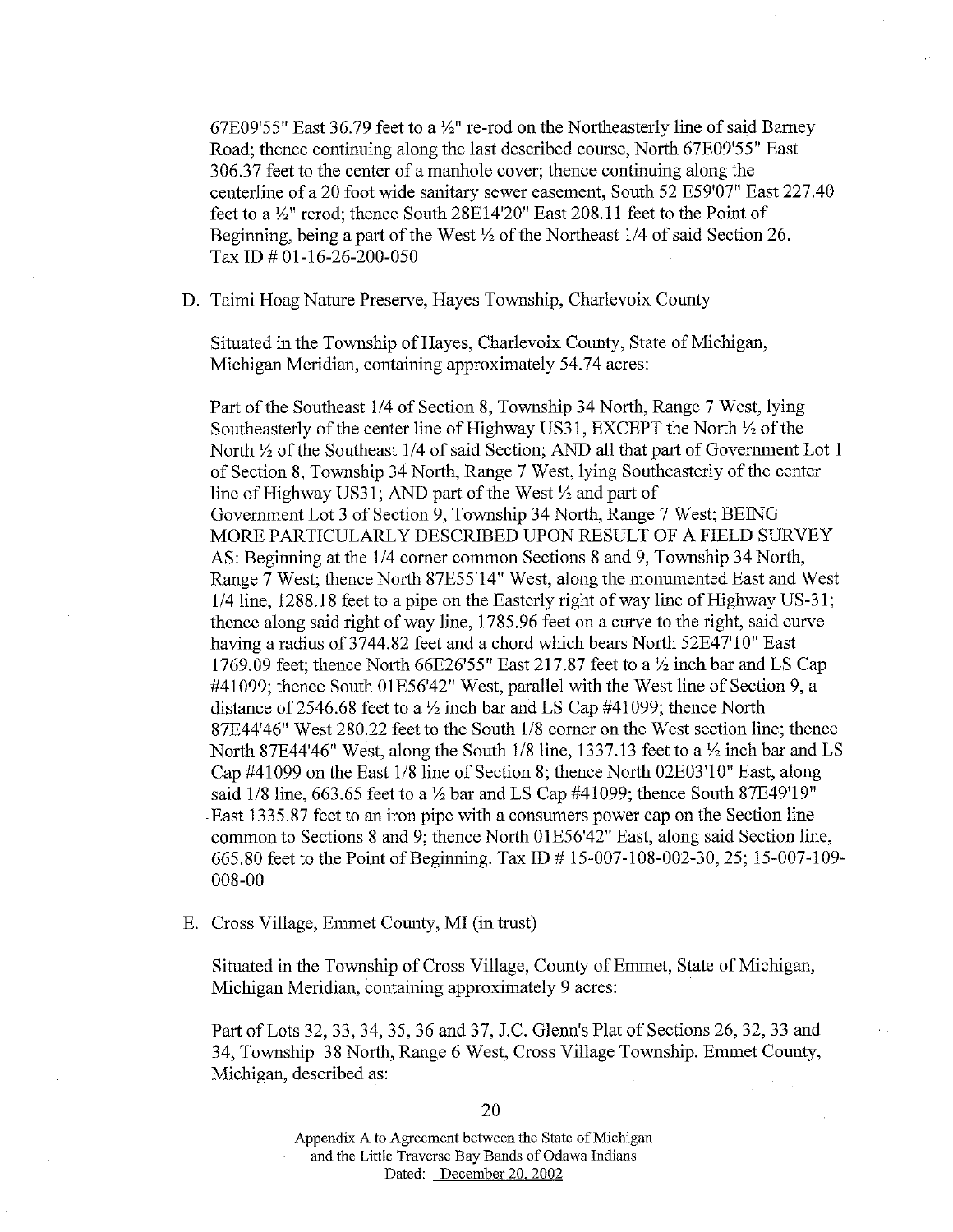Commencing at the Southwest comer of Section 34, Township 38 North, Range 6 West, Emmet County, Michigan; thence along the West line of said Section 34; North 0 E44'01" East 1990.78 feet; thence along the Southeasterly line of Block 13, Plat of the Village of the Cross and the Northwesterly line of Highway M-119, South 53 E05'31" West 23.66 feet; thence along the Southwesterly line of said Block 13 North 36 E42'28" West 191.40 feet; thence along the Northwesterly line of said Village of the Cross Plat South 53 E05'31" West 363.66 feet to the Place of Beginning: thence along the Northeasterly line of unrecorded Block 24 and its Southerly extension North 36E52'10" West 189.01 feet; thence along the Northwesterly line of said Block 24; South 53E29'35" West 132.86 feet; thence along the boundary lines and the Southerly extension thereof of Amended J.C. Glenn's Plat as recorded in Liber 11 of Plats, Pages 35 and 36 in the following courses: North 37 E08'27" West 566.74 feet, and North 52 E51'52" East 690.42 feet; thence along an agreement line North 36 E40'50" West 45.15 feet to the ordinary high water contour of Lake Michigan also being Point A; thence along the ordinary high water contour of Lake Michigan in the following three courses; North 69 E09'20" East 62.09 feet; North 65 E07'18" East 88.46 feet; and North 79E42'34" East 32.09 feet to Point B; thence South 15 E22'28" East 91.05 feet; thence South 36 E40'50" East 134.04 feet; thence South 46 E49'32" West 264.35 feet; thence South 13E27'53" East 382.60 feet; thence along the Southerly right of way of Chippewa Drive in the following two courses; South 33 E53'28" West 182.01 feet and 125.78 feet along the arc of a circular curve to the left, radius 101.86 feet, delta 70 E44'54", chord South 1 E28'59" East 117.94 feet; thence South 53 E05'31" West 41.25 feet to the Place of Beginning. Tax ID  $\#$  05-04-33-401-060 **[moved from K-3 E to K-4 E**  $\text{effective}$   $\frac{1}{2}$   $\frac{1}{2}$   $\frac{1}{2}$   $\frac{1}{2}$   $\frac{1}{2}$ 

K-5. List of other lands acquired after execution of this Agreement by the Tribe that are mutually agreed upon in writing by the parties.

#### Reserved

- K-6. List of lands identified in Appendix  $A$  (K-2) that have been subsequently taken into trust by the federal government for the benefit of the Tribe, which do not meet the criteria of Appendix A (K-4), subject, however, to any restrictions specified in Appendix A (K-2).
	- Emmet County: A. Odawa Casino Resort parcel(s), 1760 Lears Road, Petoskey, MI 49770

Land situated in Resort Township, Emmet County, Michigan:

The Southeast 1/4 of the Southeast 1/4 of Section 12, Township 34 North, Range 6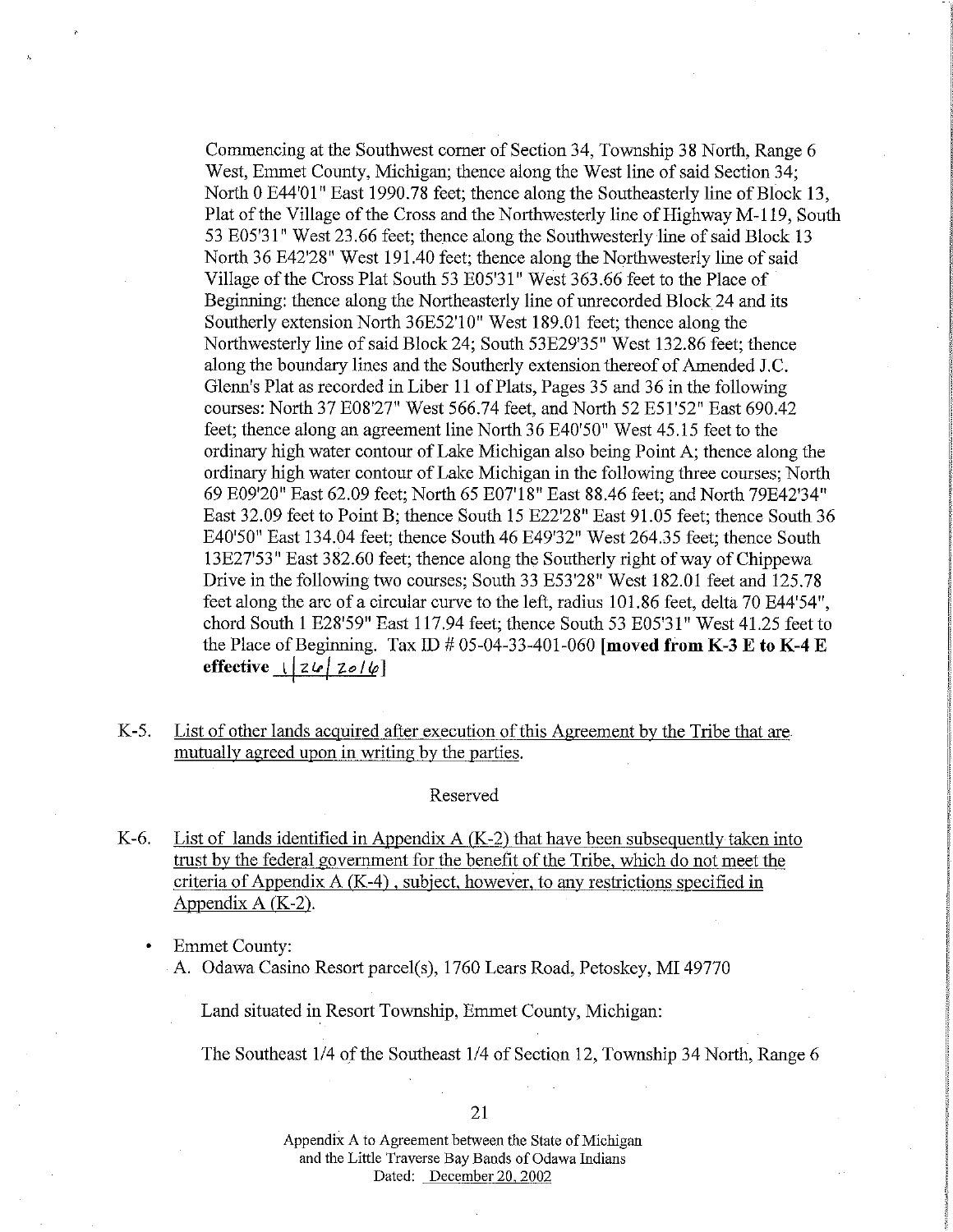# West. Tax ID # 24-13-18-12-400-006 [moved from **K-2 A (Emmet County) to K-6 A (Emmet County) effective**  $\mathcal{C}$  |  $\mathcal{Z}$  |  $\mathcal{Z}$  |  $\mathcal{Z}$  |  $\mathcal{Z}$  |  $\mathcal{Z}$  |  $\mathcal{Z}$  |  $\mathcal{Z}$  |  $\mathcal{Z}$  |  $\mathcal{Z}$  |  $\mathcal{Z}$  |  $\mathcal{Z}$  |  $\mathcal{Z}$  |  $\mathcal{Z}$  |  $\mathcal{Z}$  |  $\mathcal{Z}$  |  $\mathcal{Z}$  |  $\math$

B. Odawa Casino Resort parcel(s), 1760 Lears Road, Petoskey, MI 49770

Situated in the Township of Resort, County of Emmet, State of Michigan: The Northeast 1/4 of the Southeast 1/4 and the South one-half of the Northwest *Y.*  of the Southeast 1/4, all in Section 12, Township 34 North, Range 6 West, **EXCEPT:** Commencing at the East  $1/4$  corner of Section 12, Township 34 North, Range 6 West, Resort Township, Emmet County, Michigan, thence South along the East line of said Section 12, for a distance of 427.29 feet; thence West 33.00 feet to a concrete monument on the West edge of Greenwood Cemetery Road, which is the point of beginning; thence West 217.00 feet to a concrete monument; thence South 160.00 feet to a concrete monument; thence East 217.00 feet to a concrete monument on the West edge of Greenwood Cemetery Road; thence North 160.00 feet to the point of beginning. Tax ID  $\# 24$ -13-18-12-400-002 **[moved from K-2 B to K-6 B effective**  $\frac{8}{24}$   $\frac{124}{2009}$ 

C. 911 Spring Street, Pestoskey, MI 49770

Situated in the City of Petoskey, County of Emmet, State of Michigan, Michigan Meridian, containing approximately 0.55 acres: Commencing at the Southwest comer of Section 6, Township 34 North, Range 5 West; thence North 89 09'50" East 1144.20 feet to the West 1/8 comer of the South line of said Section 6; thence North 00 11'50" East 1341.46 feet along the West 118 line of said Section 6; thence North 88 50'40"East 45.76 feet to the POINT OF BEGINNING; thence North 00 11 '50" East 138.00 feet along the Easterly right-of-way line of US 131; thence North 88 50'40" East 313.46 feet; thence South 00 10'50" West 138.00 feet to the Northerly right-of-way line of Morgan Street; thence South 88 50'40"W 313.50 feet along said right-of-way line to the POINT OF BEGINNING; being a part of the Northeast 114 of the Southwest 1/4 of said Section 6. Tax ID# 52-19-06-300- 046 **[moved from K-2 C to K-6 C effective**  $\frac{g}{2}$ /24*\\ zoo*?]

D. Odawa Hotel (former Holiday Inn), 1444 S. U.S. Hwy 131, Petoskey, MI 49770

Situated in the Township of Bear Creek, Emmet County Michigan, commencing at a iron stake at the Southwest comer of Section 7, Township 34 North, Range 5 West; thence along the South line of said section, North 89E40'00" East 1198.84 feet to an Emmet County marker on the West eighth line of said section, as monumented; thence along said West eighth line, North OOE45'53" East 1317 .96 feet to the South eighth line of said section as established by T. Wilcoxen, P.E., in April of 1943; thence continuing along said West eighth line, North OOE45'00" East 1015.68 feet (recorded as Northl 016 feet) to the South line of the

22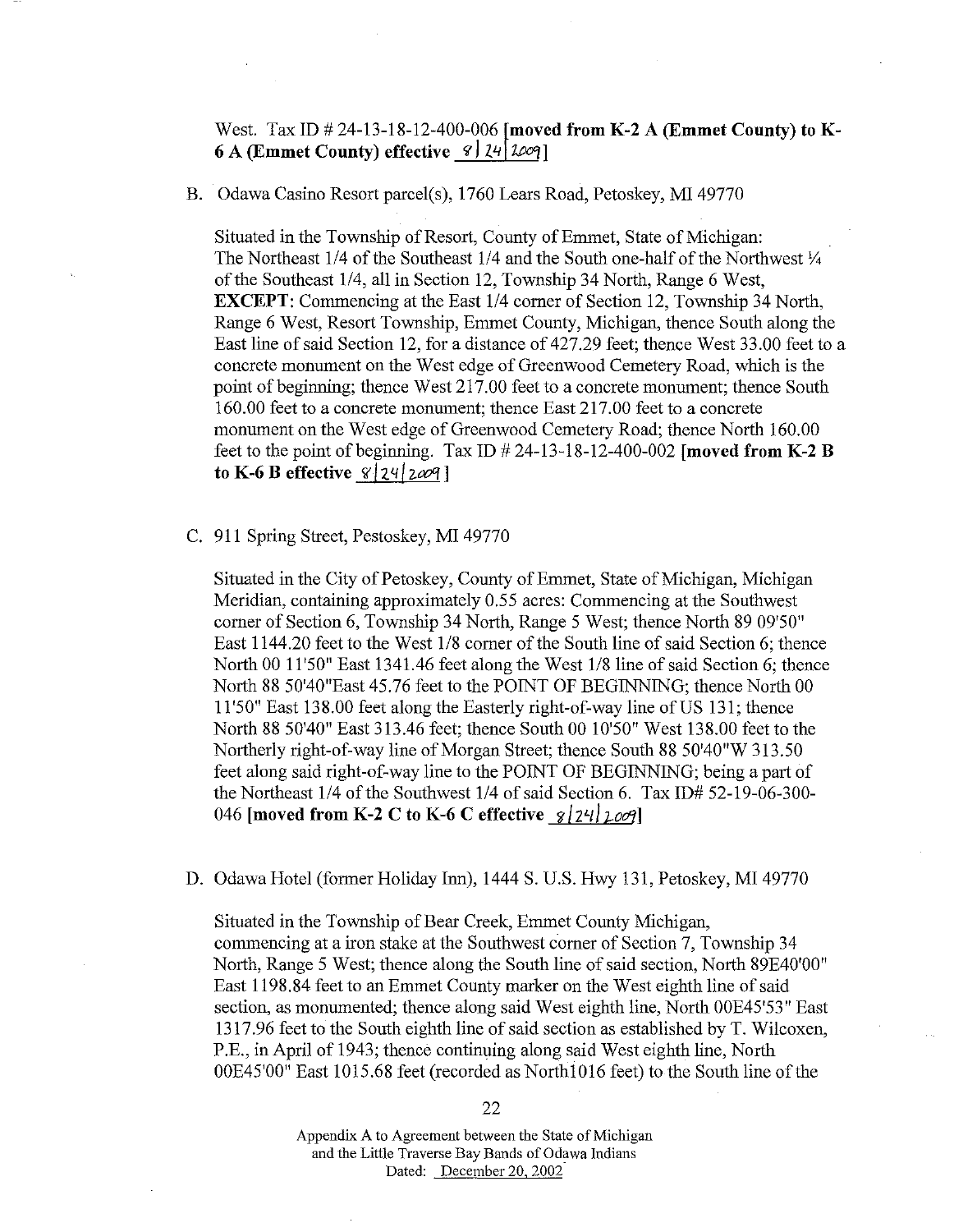Herbert Reycraft Property, as surveyed by T. Wilcoxen, BEING THE POINT OF BEGINNING OF THIS DESCRIPTION; thence continuing along said West eighth line, North OOE45'00" East (recorded as North) 314.35 feet to a *Yz"* re-rod on the East and West quarter line of said section, as monumented; thence continuing along said West eighth line, North 00E33'18" East (recorded as North) 270.82 feet to the North line of said Reycraft Property; thence along the Northline of said Reycraft Property, South 89E35'36" East (recorded as East) 33.00 feet to a *Yz"* re-rod on the East line of Anderson Road; thence continuing along the last described course, North 89E35'36" East 415.21 feet (recorded as East 413 feet) to a *Yz"* re-rod on the West line of Highway U.S.131; thence Southeasterly along a curve to the right 607.83 feet (radius of said curve is 6825.55 feet and the chord bears Southl5El1'53" East 607.62 feet) (recorded arc of 607.5 feet) to a *Yz"* re-rod on the South line of said Reycraft property; thence along said South line, North 89E35'12" West 581.25 feet (recorded as West 583 feet) to a *Yz"* re-rod on the West line of said Anderson Road; thence continuing along the last described course, North 89E35'12"West (recorded as West) 33.00 feet to the point of beginning, being a part of the Northeast quarter of the Southwest quarter and part of the Southeast quarter of the Northwest quarter, all in Section 7, Township 34 North, Range 5 West and containing 7.196 acres. Subject to the rights of the public and of any governmental unit in any part thereof taken, used or deeded for street, road and highway purposes. Tax ID  $\#01-19-07-$ 150-017 **[moved from K-2 F to K-6 D effective**  $\mathcal{L}[24/200]$ 

• Delta County:

A. 47.8 acres, more or less, on St. Martins Island, Delta County, Michigan:

Located on the West side of the northerly part of Lake Michigan, occupying the northeasterly comer Martins Island on the southerly side of St. Martins passage, Lake Michigan to Green Bay. All of Lot 1, Section 15 {13 1/3 acres) and Lot 2, Frac, Sec. 22 (34 *Yz* acres) 27 miles south and east of Escanaba, MI in Lake Michigan.

Legally described as situated in the Township of Fairbanks, County of Delta, State of Michigan:

Government Lot 1 of Section 15, Township 36 North, Range 20 West. AND

Government Lot 2 of Section 22, Township 36 North, Range 20 West. **[moved from K-2 A (Delta County) to K-6 A (Delta County) effective** */* / *zu /z•1']* 

# **Appendix A Amendment(s) Post December 20, 2002.**

K-3. List of Tribal lands acguired after execution of this Agreement that are within the Governmental Specified Area described above was amended to include the following propertv: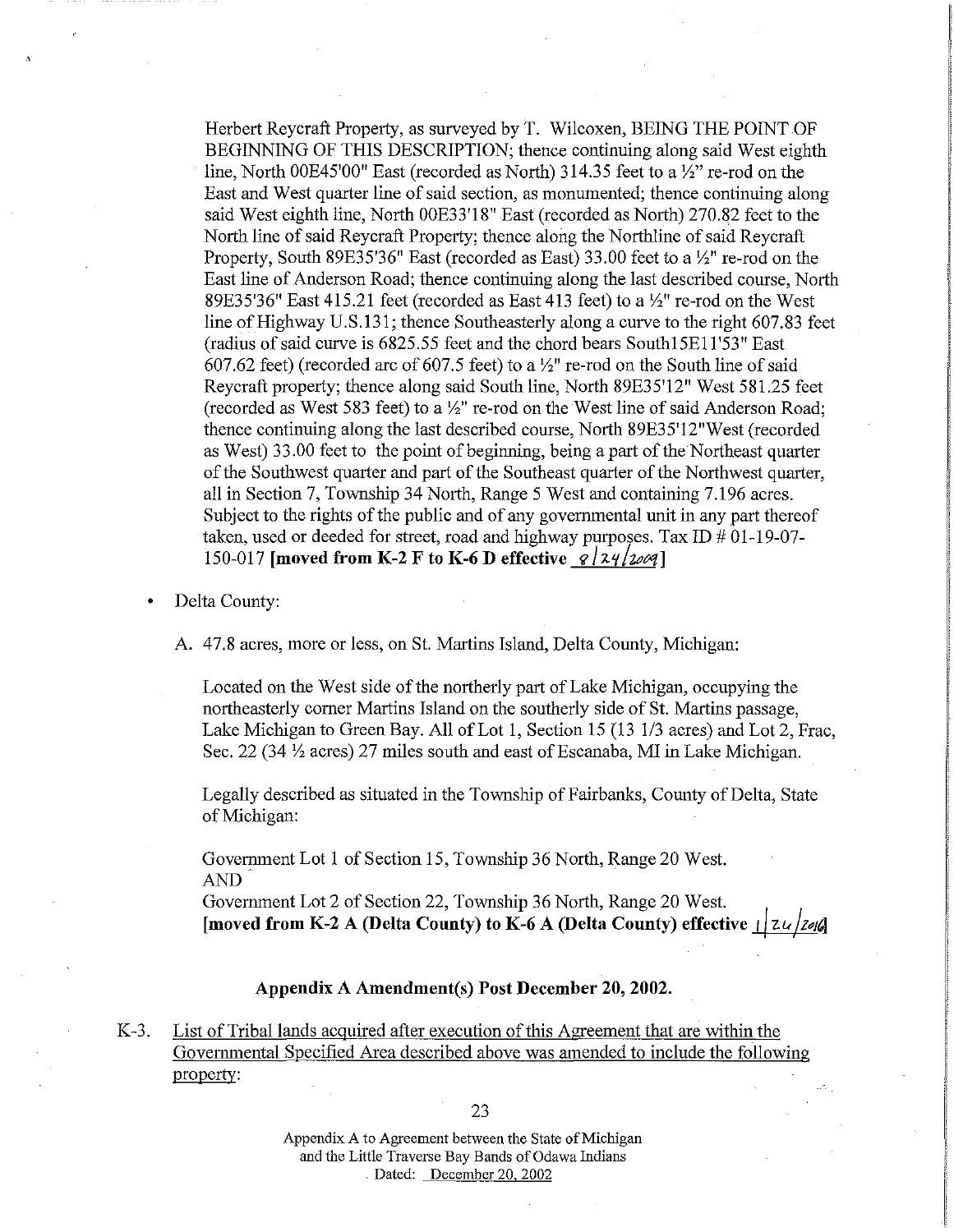A. 6521 Mill Street, Pellston, MI (in trust)

Tax ID# 44-10-34-351-114 [see **K-3 A for full description]** 

B. v/1 Nicolet Drive, Mackinaw City, MI (in trust)

Tax ID# 24-42-03-13-400-006 [see **K-3 B for full description]** 

C. 1080 Hagar Drive, Petoskey, MI (in trust)

Tax ID# 24-01-19-07-451-101, 102, 103 [see **K-3 C for full description]** 

D. 6108 Washington Street, Pellston, MI

Tax ID# 24-44-10-34-301-112 [see **K-3 D for full description]** 

E. Cross Village, Emmet County, MI

Tax ID# 05-04-33-401-060 [see **K-4 E for full description; moved from K-3 E to K-4 E effective**  $\frac{1}{2}$  *zo*  $\frac{1}{2}$  ]

F. Pond Street, Mackinaw City, MI (in trust)

Tax ID# 24-42-03-13-200-004, 007, 002 [see **K-3 F for full description]** 

G. Small parcel for sign by Odawa Casino Resort (in trust)

Tax ID# 01-19-07-300-045 [see **K-3 G for full description]** 

H. Parcel by Lears Road and US 131 (in trust)

Tax ID 24-01-19-07-300-020 [see **K-3 H for full description]** 

- I. 1020 S. Nicolet Street, Mackinaw City, MI 49701 (in trust) Tax ID# 24-42-03-13-400-010 [see **K-3 I for full description]**
- J. Drier Road, McKinley Township, Emmet County (in trust)

Tax ID# 24-10-10-09-400-001 [see **K-3 J for full description]** 

K. Nicolet Street, Mackinaw City, MI (in trust)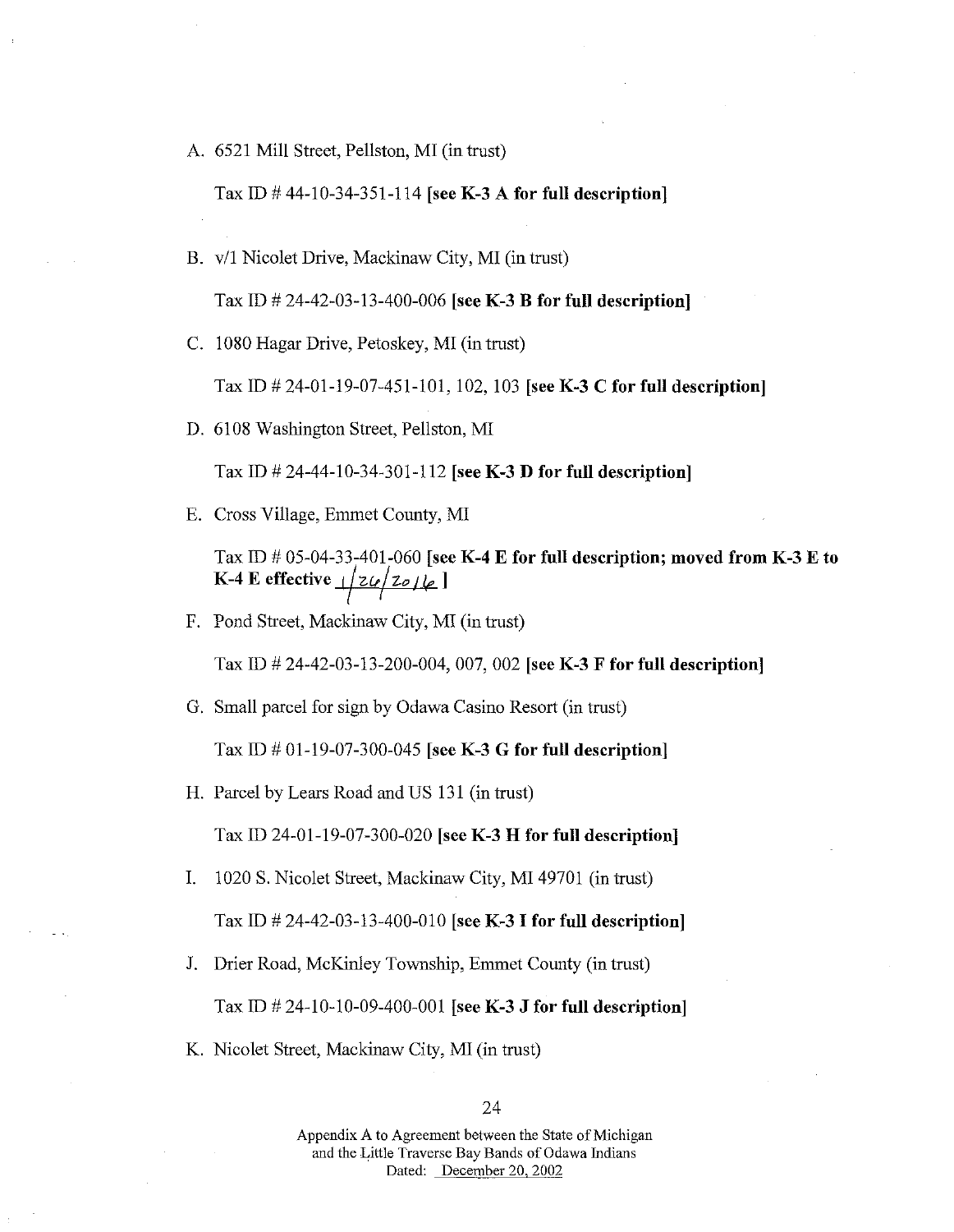TAX ID# 42-03-24-200-007, 42-03-13-400-008, 42-03-13-400-013, 42-03-13-400- 015, 42-03-24-200-008 [see **K-3 K for full description]** 

L. Nicolet Street, Mackinaw City, MI (in trust)

TAX ID# 42-03-13-400-012, 42-03-13-400-014 [see **K-3 L for full description]** 

M. 629 Second Street, Harbor Springs, MI (in trust)

TAX ID# 51-15-14-200-090 [see **K-3 M for full description]** 

N. 5055 Gill Road, Carp Lake, MI 49718 (in tru,kst)

TAX ID#: 03-06-09-300-001, 03-06-09-300-004 and 03-06-08-400-002 [see **K-3 N for full description]** 

0. Ml 19, Petoskey, MI

TAX ID# 01-16-27-300-003 [see **K-3 0 for full description]** 

P. 414 Monroe Street, Petoskey, MI

TAX ID# 52-19-06-127-082 [see K-3 **P for full description]** 

Q. Nicolet Street, Mackinaw City, MI

TAX ID# 42-03-13-400-009 [see **K-3 Q for full description]** 

R. Second Street, Harbor Springs, MI

TAX ID# 51-15-14-200-095 [see **K-3 R for full description]** 

S. 641 Second Street, Harbor Springs, MI

TAX ID# 51-15-14-200-089, 094 & 099 [see K-3 S **for full description]** 

T. Second Street, Harbor Springs, MI

TAX ID# 51-15-14-200-100 [see **K-3 T for full description]** 

U. 608 Second Street, Harbor Springs, MI

TAX ID# 51-15-14-200-127 [see **K-3 U for full description]**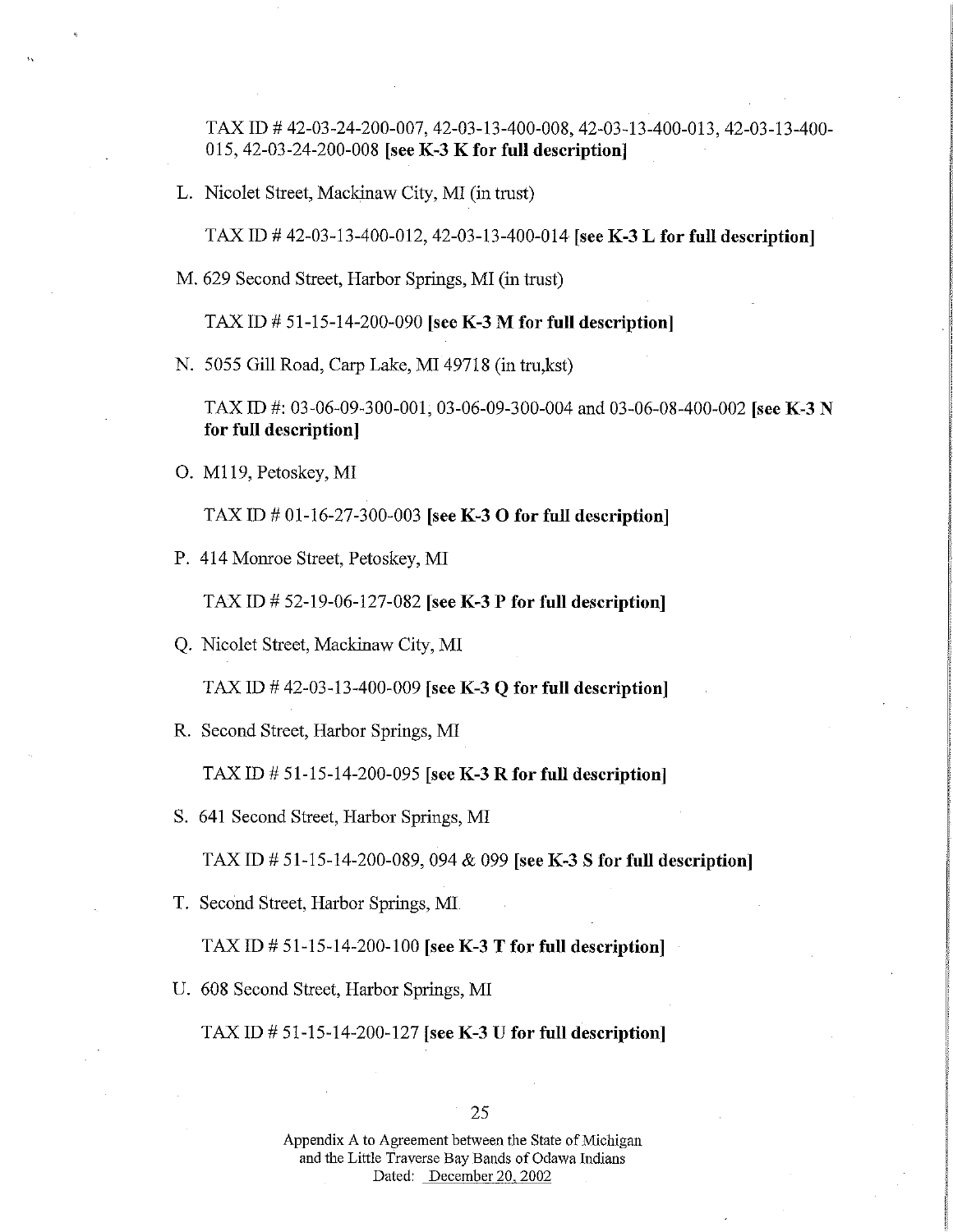V. 910 Petoskey Street, Petoskey, MI

TAX ID  $\#$  52-19-06-402-031 [see K-3 V for full description]

W. Nicolet Street Mackinaw City, MI

TAX ID  $\#$  42-03-13-400-011 [see K-3 W for full description]

- K-4. List of Tribal lands accepted into federal trust after execution of this Agreement which are located within the Commercial Designated Area described above was amended to include the following property:
	- A. 1345 U.S. 31 N, Petoskey, MI 49770

Tax ID  $\#$  01-16-34-100-013 [see K-4 A for full description; moved from K-2 D to K-4 A effective  $8/24/2009$  ]

B. Bindigen store site, 2169 NUS Highway 31, Petoskey, MI

Tax ID  $\#$  01-16-26-200-051 [see K-4 B for full description]

C. Biindigen adjoining vacant parcel

Tax ID  $\#$  01-16-26-200-050 [see K-4 C for full description]

D. Taimi Hoag Nature Preserve, Hayes Township, Charlevoix County

Tax ID# 15-007-108-002-30, 25; 15-007-109-008-00 [see K-4 D for full description]

E. Cross Village, Emmet County, MI (in trust)

Tax ID # 05-04-33-401-060 [see K-4 E for full description; moved from K-3 E to K-4 E effective  $\frac{1}{2}$   $\frac{1}{2}$   $\frac{1}{2}$   $\frac{1}{2}$   $\frac{1}{2}$   $\frac{1}{2}$ 

- K-6. List of lands identified in Appendix A  $(K-2)$  that have been subsequently taken into Trust by the federal government for the benefit of the Tribe, which do not meet the criteria of Appendix A (K-4), subject, however, to any restrictions specified in Appendix  $A(K-2)$  [amended to include the following property]:
	- Emmet County A. Odawa Casino Resort parcels, 1760 Lears Road, Petoskey, MI 49770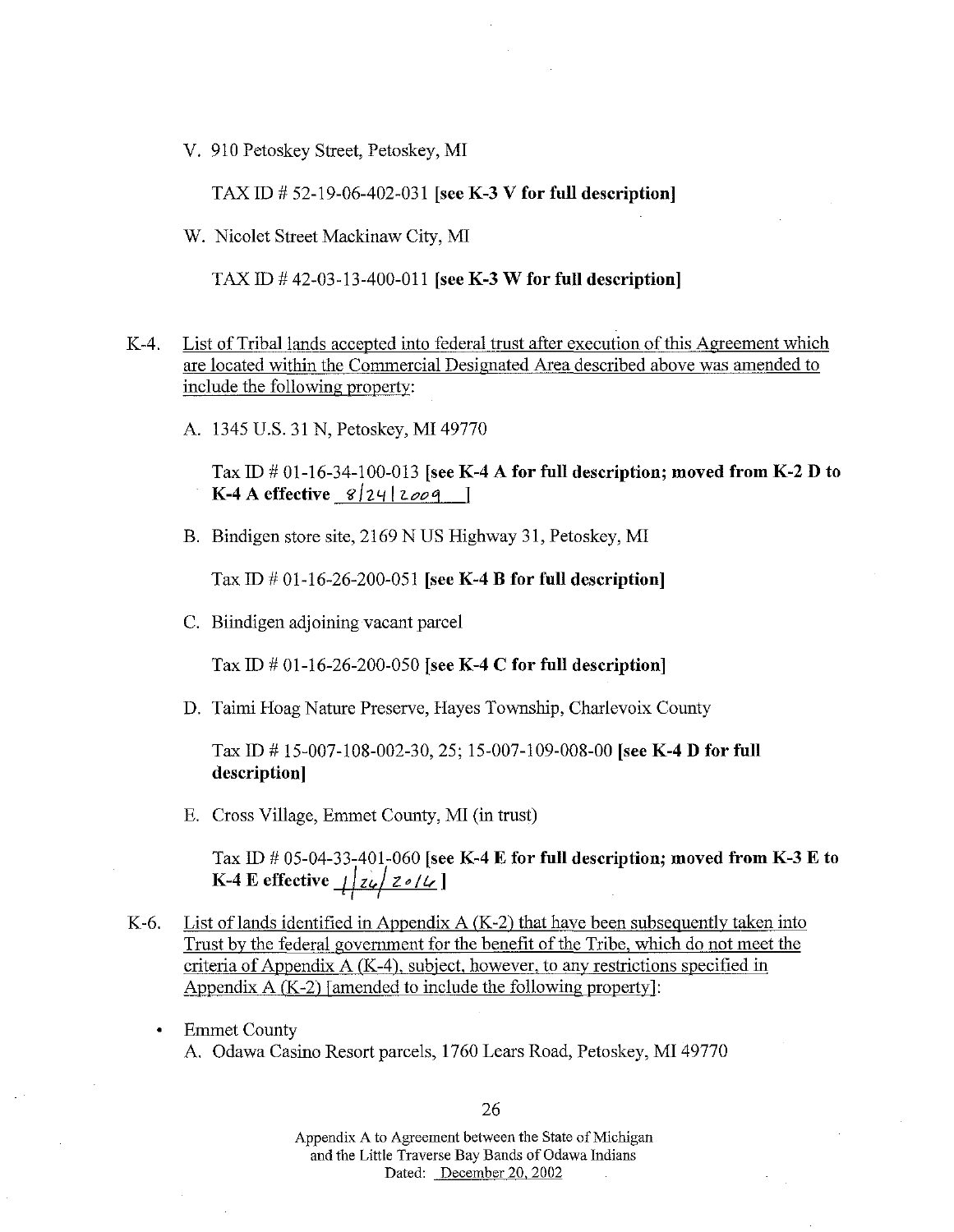Tax ID  $\#$  24-13-18-12-400-006 [see K-6 A for full description; moved from K-2 A (Emmet County) to K-6 A (Emmet County) effective 8 | 24 | 2009 **|** I

B. Odawa Casino Resort parcels, 1760 Lears Road, Petoskey, MI 49770

Tax ID  $\#$  24-13-18-12-400-002 [see K-6 B for full description; moved from K-2 B to K-6 B effective *9* 24 *Loo* 1

C. 911 Spring Street, Pestoskey, MI 49770

Tax  $ID# 52-19-06-300-046$  [see K-6 C for full description; moved from K-2 C to <u>K-6 C effective *§*|24|2009</u>]

D. Odawa Hotel (former Holiday Inn), 1444 S. U.S. Hwy 131, Petoskey, MI 49770

Tax ID  $\#$  01-19-07-150-017 [see K-6 D for full description; moved from K-2 F to K-6 D effective  $\frac{g}{24}$   $\frac{24}{\cos 9}$ 

• Delta County:

I

A 47.8 acres, more or less, on St Martins Island, Delta County, Michigan: (in trust)

[see K-6 A (Delta County) for full description; moved from K-2 A (Delta County) to K-6 A (Delta County) effective  $\frac{1}{2}$ 

State Representative

Date: <u>/-26-2011</u>

Date: <u>*i* - si</u> - **1** 

Tribal Representative<br>Regina Gasco Bentley<br>Tribal Chairgerson

27